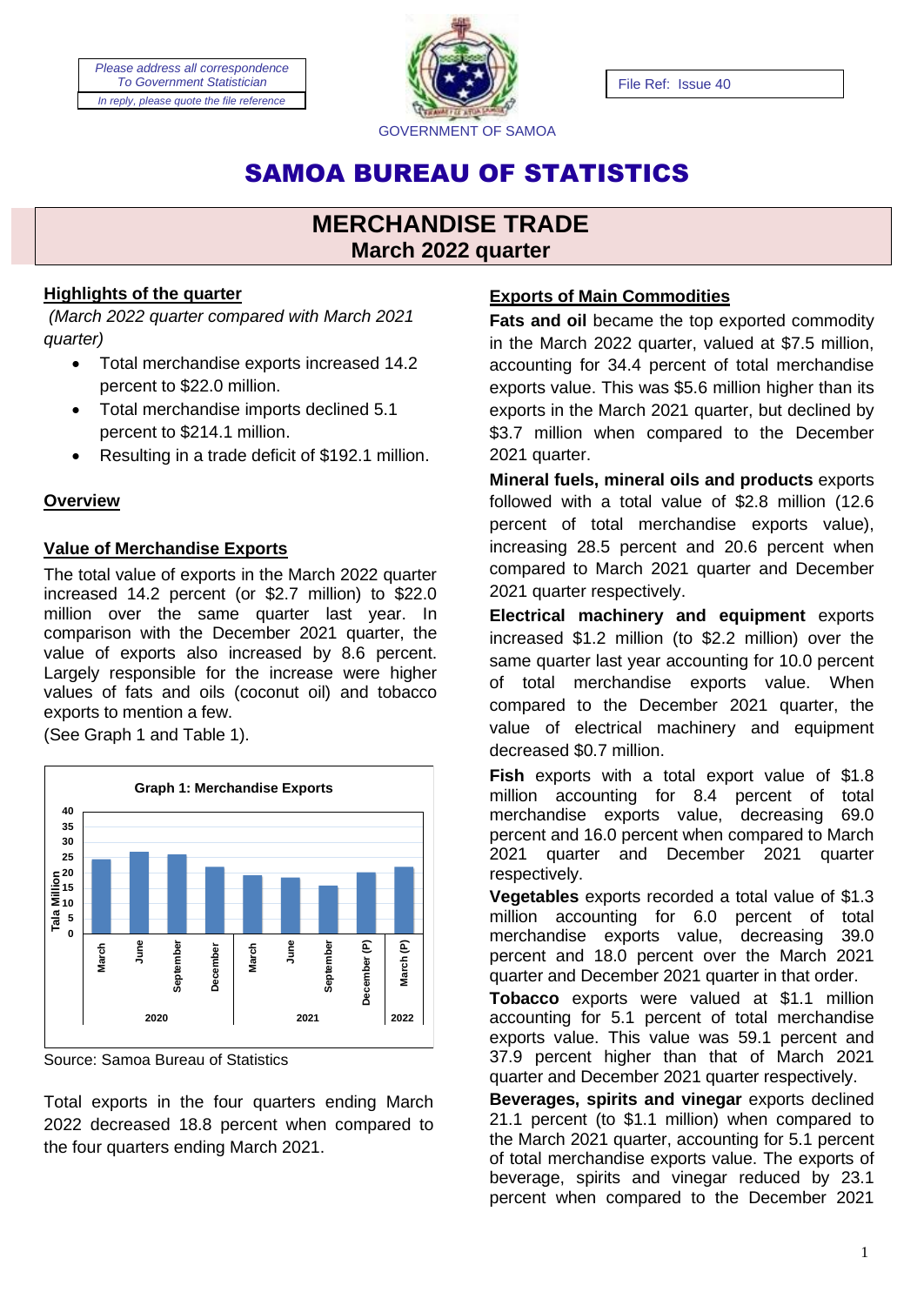quarter.

**Fruits and nuts** exports were valued at \$0.8 million or 3.8 percent of total merchandise exports value. This value was 7.9 percent and 16.7 percent lower than the same quarter last year and the previous quarter respectively.

All '**other commodities**' recorded less than 3.0 percent share each of total merchandise exports value had a combined total of \$3.2 million. (See Graph 2 and table 2.)



Source: Samoa Bureau of Statistics

# **Merchandise Exports by Region**

The **Oceania** region recorded the largest share of total merchandise exports value with 55.1 percent, despite the reduction of 9.4 percent and 13.6 percent when compared to the March 2021 quarter and December 2021 quarter respectively.

The **America** region had a total share of 34.6 percent, increasing \$5.1 million when compared to the March 2021 quarter and up \$3.6 million when compared to December 2021 quarter.

The **Asia** region recorded a total chare of 9.0 percent, declining 41.7 percent and 7.5 percent over the same quarter of 2021 and the previous quarter respectively.

The **Europe** region had a total share of 1.2 percent, increasing \$0.3 million and \$0.2 million when compared to the March 2021 quarter and December 2021 in that order. (See graph 3 and table 4).



Source: Samoa Bureau of Statistics

# **Merchandise Exports by main Countries**

In terms of merchandise exports by country, the **USA** had the largest share of 34.1 percent (\$7.5 million) of total merchandise exports value in the March 2022 quarter. This value was \$5.1 million and \$3.5 million higher than the March 2021 quarter and December 2021 quarter respectively.

Exports to **New Zealand** followed with a share of 17.7 percent (\$3.9 million) of total merchandise exports value. This was 11.3 percent higher when compared to March 2021 but 19.3 percent lower than its value in the December 2021 quarter.

Exports to **American Samoa** recorded a total share of 13.5 percent (\$3.0 million), decreasing 44.9 percent and 16.1 percent when compared to the same quarter last year and the previous quarter respectively.

Exports to **Tokelau** stood at \$2.6 million (12.1 percent share of total merchandise exports value), increasing 95.2 percent and 64.2 percent over the corresponding quarter last year and the previous quarter in that order.

Exports to **Australia** accounted for 6.0 percent share of total merchandise exports value (\$1.3 million), decreasing 24.0 percent and 37.3 percent when compared to the March 2021 quarter and December 2021 quarter respectively.

All '**other countries'** of destination accounted for less than 3.0 percent share each of total merchandise exports value having a combined share of 16.5 percent. (See Graph 4 and Table 4).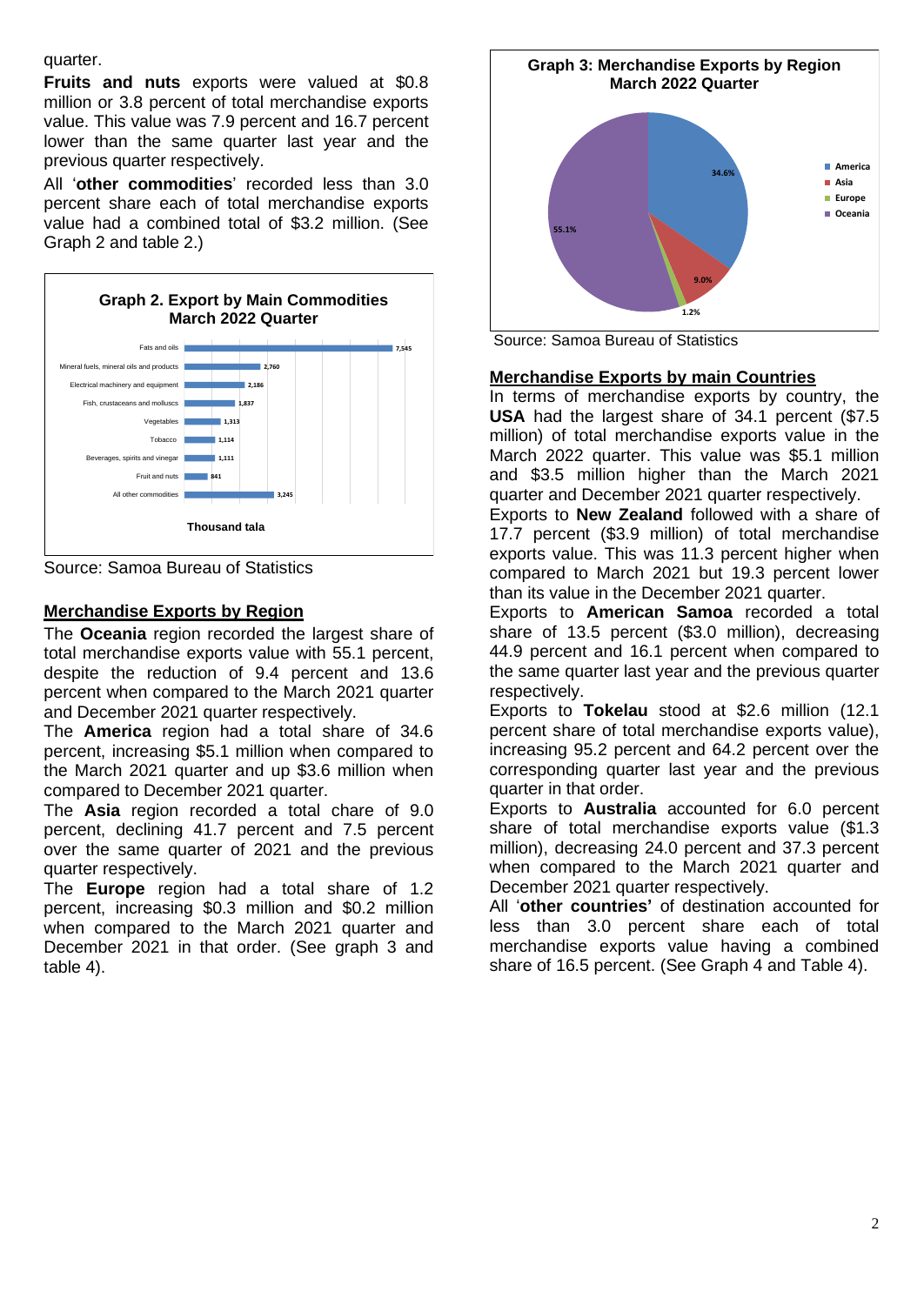

Source: Samoa Bureau of Statistics

# **Value of Merchandise Imports**

Merchandise imports in the March 2022 quarter were valued at \$214.1 million. This was 5.1 percent and 22.7 percent lower than the imports in the March 2021 quarter and December 2021 quarter respectively. **(See graph 5 and table 5)**



Source: Samoa Bureau of Statistics

The total value of merchandise imports in the four quarters ending March 2022 was 9.7 percent lower when compared with the four quarters ending March 2021.

# **Import of Main Commodities**

**Mineral fuels, mineral oils and product** remained the top commodity group imported in the March 2022 quarter with a total value of \$19.6 million, accounting for 9.2 percent of total merchandise imports value. This was 37.3 percent and 61.6 percent lower when compared to the March 2021 quarter and December 2021 quarter respectively.

**Meat and edible meat offal imports were valued at** \$19.3 million (9.0 percent of total merchandise imports value), increasing 13.6 percent over the

same quarter last year but declined by 5.3 percent when compared to the preceding quarter.

**Iron and steel** imports were valued at \$14.5 million (6.8 percent of total merchandise imports value), increasing 58.7 percent when compared to the corresponding quarter of 2021 quarter but fell 3.3 percent from the previous quarter.

**Vehicles, parts and accessories** imports decreased 18.6 percent from the corresponding quarter of 2021 (6.2 percent of total merchandise imports value). When compared to the previous quarter, vehicle parts and accessories fell 29.8 percent to \$13.3 million.

**Mechanical machinery and equipment** exports had a total value of \$13.0 million (6.1 percent of total merchandise imports value), decreased 3.3 percent when compared to the March 2021 quarter but up 0.4 percent when compared to the December 2021 quarter.

**Cereal preparation** imports reported a total value of \$9.8 million accounting for 4.6 percent of total merchandise imports value. It increased 25.7 percent and 6.9 percent over the March 2021 and December 2021 quarter respectively.

**Optical, medical and measuring equipment** imports were valued at \$9.5 million (4.5 percent of total merchandise imports value), increasing \$5.9 million and \$6.2 million over the same quarter last year and the previous quarter respectively.

**Electrical machinery and equipment** imports decreased 7.9 percent when compared to the March 2021 quarter representing 4.3 percent of total merchandise imports value. This was 22.6 percent lower than its imports in the December 2021 quarter.

**Meat and fish preparation** imports recorded a total value of \$8.2 million (3.8 percent of total merchandise imports value). This value was 28.9 percent and 12.9 percent higher when compared to the corresponding quarter of 2021 and the previous quarter.

**Wood and articles of wood** and **dairy** imports valued \$7.1 million and \$6.8 million respectively both fell compared to their imports in the March 2021 quarter and December 2021 quarter. All '**other commodities'** accounted for less than 3.0 percent share each of total merchandise imports value, had a combined total of \$83.4 million.

**(See graph 6 and table 5)**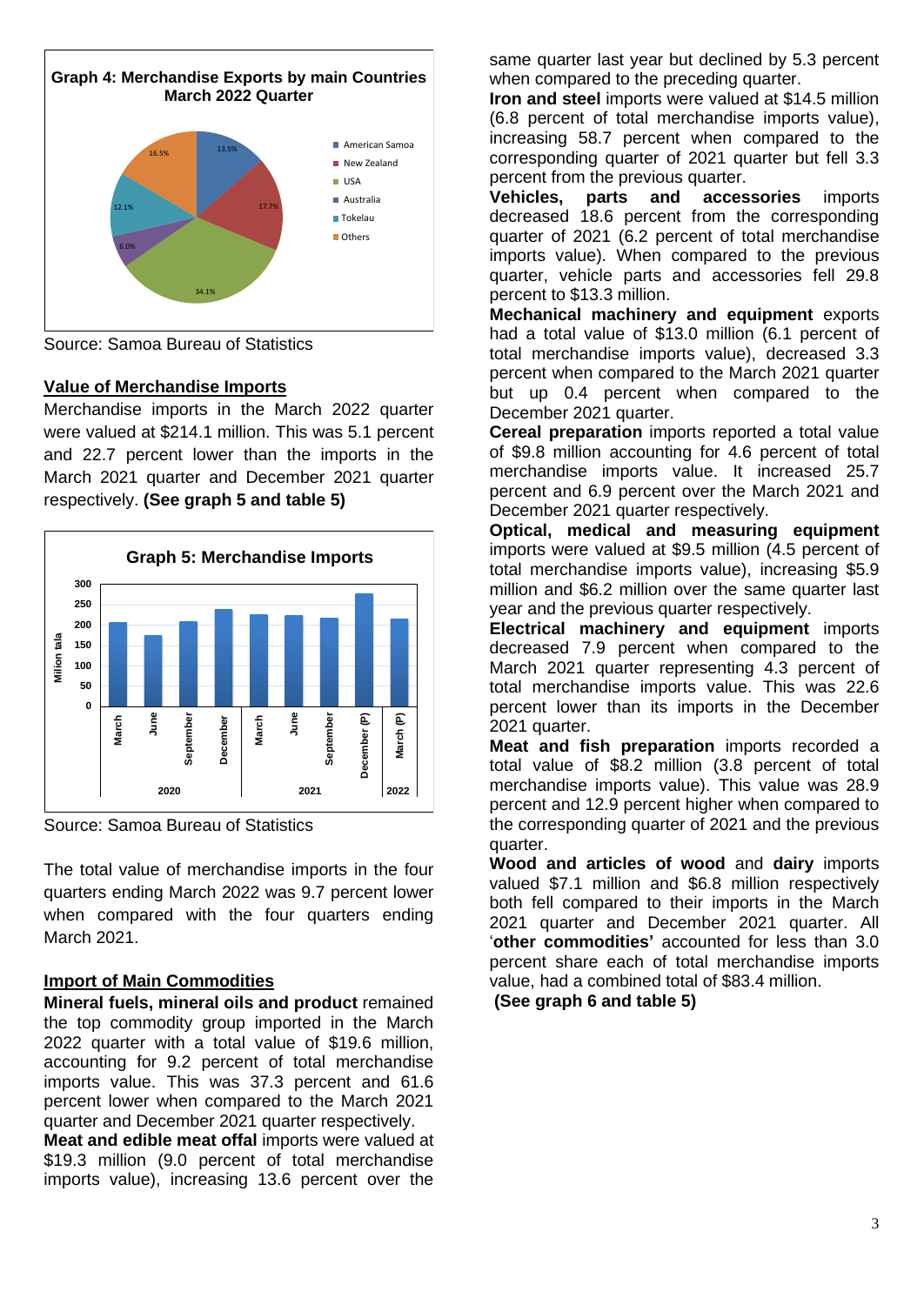

Source: Samoa Bureau of Statistics

# **Merchandise Imports by Region**

In the March 2022 quarter, imports from the **Asia** region recorded the largest share of 44.8 percent of total merchandise imports value, increasing 7.6 percent when compared to the March 2022 quarter but fell 19.4 percent from the previous quarter.

**Oceania** recorded a total share of 43.5 percent of total merchandise imports value, declining 17.6 percent from the March 2021 quarter and 30.4 percent from the December 2021 quarter.

**America** had a total share of 11.3 percent of total merchandise imports value, increasing 6.6 percent over the March 2021 quarter and 1.5 percent over the December 2021 quarter.

**Europe** had a total share of 0.4 percent, increasing \$0.2 million and \$0.5 million when compared to March 2021 quarter and December 2021 quarter respectively. (See graph 7 and table 7)



Source: Samoa Bureau of Statistics

# **Merchandise Imports by main Countries**

**New Zealand** remained as the leading country of destination for Samoa's exports in the March 2022 quarter with a total value of \$61.0 million, accounting for 28.5 percent of total merchandise exports value. This was 0.9 percent and 29.2 percent lower when compared to the March 2021 quarter and December 2021 quarter respectively.

Imports from **China** followed with a total share of 16.3 percent (\$35.0 million) of total merchandise imports value, increasing 67.5 percent from the March 2021 quarter and 31.1 percent from the December 2021 quarter.

Imports from **USA** recorded a 11.1 percent (\$24.0 million) share of merchandise imports value, increasing 6.5 percent when compared to the March 2021 quarter and slightly went up when compared to the December 2021 quarter.

Imports from **Singapore** stood at \$20.0 million (9.1 percent share of total merchandise imports value), decreasing 33.6 percent and 60.2 percent over the corresponding quarter last year and the previous quarter in that order.

Imports from **Korea** accounted for 8.7 percent (\$19.0 million) share of total merchandise imports value. This was \$11.4 million and \$2.8 million higher when compared to the same quarter last year and the previous quarter respectively.

Imports from **Australia** recorded a share of 7.6 percent (\$16.2 million) of total merchandise imports value, declining 50.1 percent when compared to March 2021 quarter and 5.4 percent when compared to December 2021 quarter.

Imports from **Fiji** represented 7.4 percent (\$13.0 million) share of total merchandise imports value, decreasing 14.7 percent and 45.1 percent when compared to the March 2021 quarter and the previous quarter.

Imports from **Thailand** recorded a total share of 3.9 percent (\$8.3 million of total merchandise imports value), increasing 30.6 percent from the March 2021 quarter and 42.0 percent from the December 2021 quarter.

All '**other countries**' contributed less than 3.0 percent share each of total merchandise imports value having a combined share of 7.5 percent. (See graph 8 and table 8)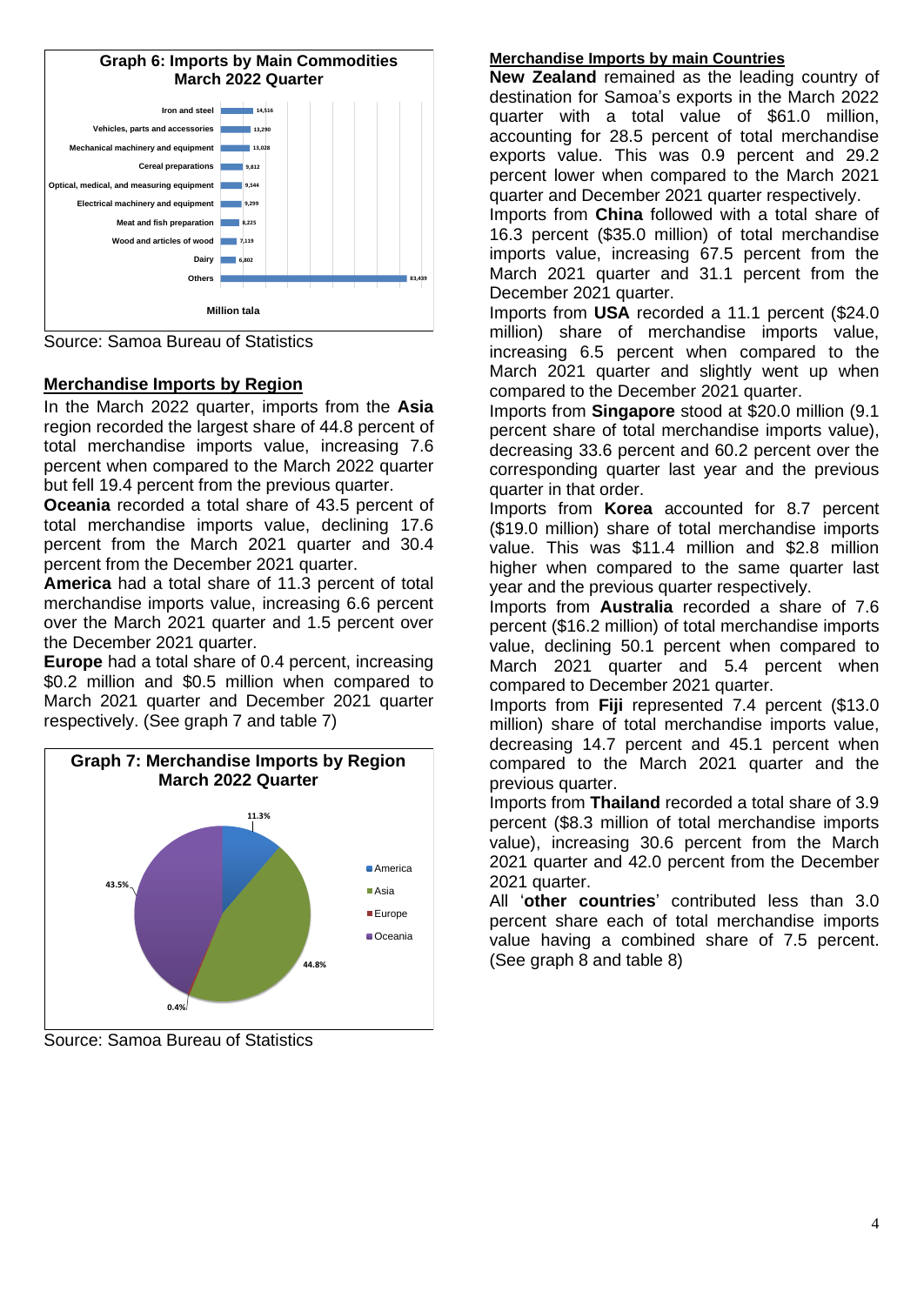

Source: Samoa Bureau of Statistics

# **Merchandise Trade Balance**

In the March 2022 quarter, the total value of merchandise imports of \$214.1 million was higher than the value of merchandise exports of \$22.0 million, resulting in a trade deficit of \$192.1 million. (See graph 9 and table 1).



Source: Samoa Bureau of Statistics

The attached tables provide the user with more detailed information.

The Merchandise trade report of June 2022 is expected to be available on September 2<sup>nd</sup> 2022.

\_\_\_\_\_\_\_\_\_\_\_\_\_\_\_\_\_\_\_\_\_\_\_\_\_\_\_\_\_\_\_\_\_\_\_\_\_\_\_

# **Technical Notes**

The main source of imports and exports data comes from the administrative document, a completed customs form (Single Administrative data) required to be filled in by importers and exporters or customs agents when clearing merchandise inward and outward through the Ministry for Customs and Revenue (Custom Department)

### **Definitions**

March 2022 quarter: (January, February, March 2022)

Capital goods: are produced assets that are used repeatedly or continuously, for longer than one year, in industrial production processes. Examples are machinery, trucks, and aircraft.

cif: is the cost of goods, including insurance and freight to Samoa.

Consumption goods: are goods used (without further transformation in industrial production processes) by households, government, or non-profit institutions serving households.

Exports (domestic): are goods of domestic origin exported from Samoa to another country. Exports in this release are valued fob and are shown in Samoan tala.

fob: is free on board (the value of goods at Samoa ports before export).

Imports: are goods imported into Samoa. Imports in this release are valued at cif and are shown in Samoan tala.

Intermediate goods: are goods used up, or transformed in, industrial production processes.

Merchandise trade: covers exports or imports of goods that alter the nation's stock of material resources.

Provisional: statistics for the latest three months are provisional, to allow late data and amendments to be included.

Re-exports: are exports of foreign goods which were previously recorded as Samoa's imports.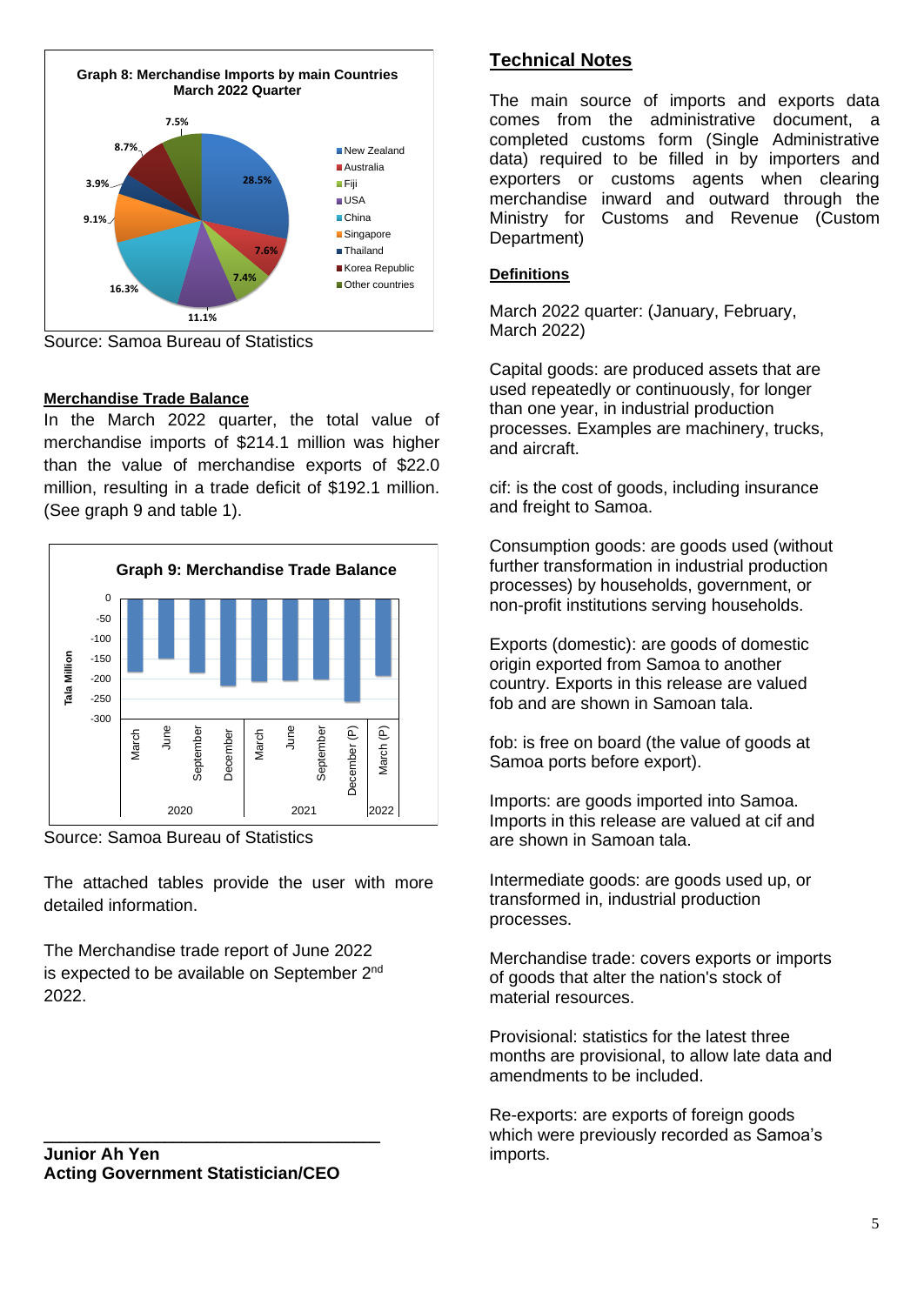Trade balance: is calculated by deducting imports (cif) from exports (fob). These two valuations are not entirely comparable, because the cif valuation includes insurance and freight to Samoa, while the fob valuation excludes insurance and freight from Samoa.

Trade deficit: occurs when the value of imports is more than the value of exports.

Trade surplus: occurs when the value of exports is more than the value of imports.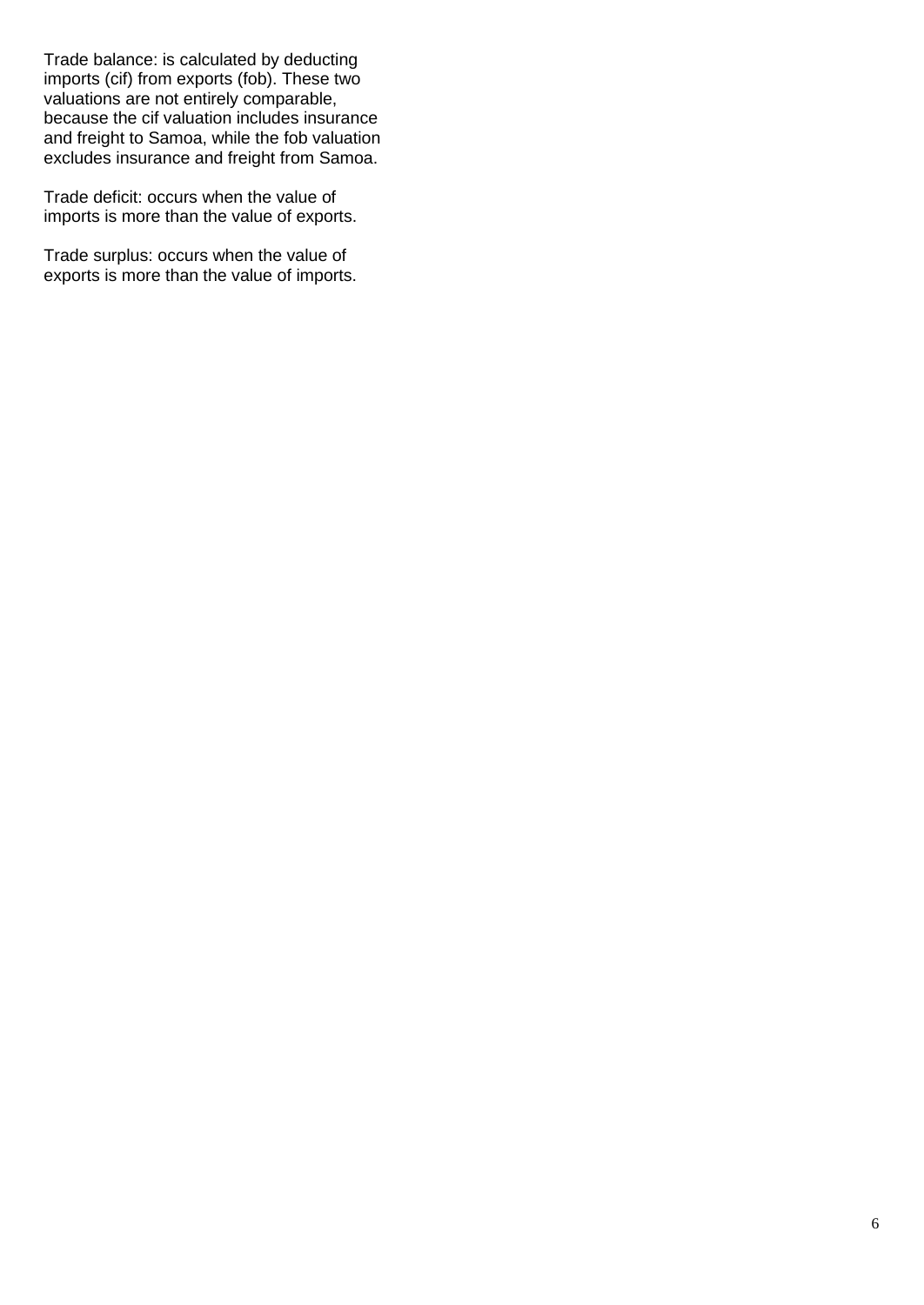|      | Table 1:<br><b>Overseas Merchandise Trade</b> |                |                |                      |  |  |  |  |  |  |  |  |  |  |
|------|-----------------------------------------------|----------------|----------------|----------------------|--|--|--|--|--|--|--|--|--|--|
|      | Values (000 tala) (1)(2)                      |                |                |                      |  |  |  |  |  |  |  |  |  |  |
|      | <b>Period</b>                                 | <b>Exports</b> | <b>Imports</b> | <b>Trade Balance</b> |  |  |  |  |  |  |  |  |  |  |
|      |                                               | Annual         |                |                      |  |  |  |  |  |  |  |  |  |  |
|      | 2016                                          | 143,755        | 899,005        | $-755,250$           |  |  |  |  |  |  |  |  |  |  |
|      | 2017                                          | 112,215        | 900,997        | -788,782             |  |  |  |  |  |  |  |  |  |  |
|      | 2018                                          | 119,204        | 939,443        | $-820,239$           |  |  |  |  |  |  |  |  |  |  |
|      | 2,019                                         | 130,098        | 1,031,313      | $-901,215$           |  |  |  |  |  |  |  |  |  |  |
|      | 2020 (P)                                      | 99,339         | 828,652        | $-729,313$           |  |  |  |  |  |  |  |  |  |  |
|      | 2021 (P)                                      | 73,774         | 941,271        | $-867,497$           |  |  |  |  |  |  |  |  |  |  |
|      |                                               | Quarter        |                |                      |  |  |  |  |  |  |  |  |  |  |
| 2016 | March                                         | 28,256         | 220,835        | $-192,579$           |  |  |  |  |  |  |  |  |  |  |
|      | June                                          | 35,098         | 226,981        | $-191,883$           |  |  |  |  |  |  |  |  |  |  |
|      | September                                     | 44,936         | 224,418        | $-179,482$           |  |  |  |  |  |  |  |  |  |  |
|      | December                                      | 35,466         | 226,772        | $-191,306$           |  |  |  |  |  |  |  |  |  |  |
| 2017 | March                                         | 25,871         | 210,126        | $-184,255$           |  |  |  |  |  |  |  |  |  |  |
|      | June                                          | 31,138         | 210,684        | $-179,546$           |  |  |  |  |  |  |  |  |  |  |
|      | September                                     | 30,834         | 235,475        | $-204,641$           |  |  |  |  |  |  |  |  |  |  |
|      | December                                      | 24,372         | 244,712        | $-220,340$           |  |  |  |  |  |  |  |  |  |  |
| 2018 | March                                         | 20,050         | 197,020        | -176,969             |  |  |  |  |  |  |  |  |  |  |
|      | June                                          | 25,858         | 227,652        | $-201,794$           |  |  |  |  |  |  |  |  |  |  |
|      | September                                     | 36,021         | 250,123        | $-214,103$           |  |  |  |  |  |  |  |  |  |  |
|      | December                                      | 37,276         | 264,649        | $-227,373$           |  |  |  |  |  |  |  |  |  |  |
| 2019 | March                                         | 30,683         | 226,898        | $-196,215$           |  |  |  |  |  |  |  |  |  |  |
|      | June                                          | 31,965         | 255,687        | $-223,722$           |  |  |  |  |  |  |  |  |  |  |
|      | September                                     | 34,841         | 251,566        | $-216,726$           |  |  |  |  |  |  |  |  |  |  |
|      | December                                      | 32,608         | 297,161        | $-264,553$           |  |  |  |  |  |  |  |  |  |  |
| 2020 | March                                         | 24,478         | 206,424        | $-181,945$           |  |  |  |  |  |  |  |  |  |  |
|      | June                                          | 26,894         | 175,367        | $-148,472$           |  |  |  |  |  |  |  |  |  |  |
|      | September                                     | 26,002         | 208,137        | $-184, 134$          |  |  |  |  |  |  |  |  |  |  |
|      | December                                      | 21,965         | 238,724        | $-216,779$           |  |  |  |  |  |  |  |  |  |  |
| 2021 | March                                         | 19,227         | 225,540        | $-206,313$           |  |  |  |  |  |  |  |  |  |  |
|      | June                                          | 18,450         | 222,530        | $-204,080$           |  |  |  |  |  |  |  |  |  |  |
|      | September                                     | 15,820         | 216,198        | $-200,378$           |  |  |  |  |  |  |  |  |  |  |
|      | December (P)                                  | 20,213         | 277,003        | $-256,791$           |  |  |  |  |  |  |  |  |  |  |
| 2022 | March (P)                                     | 21,952         | 214,056        | $-192,104$           |  |  |  |  |  |  |  |  |  |  |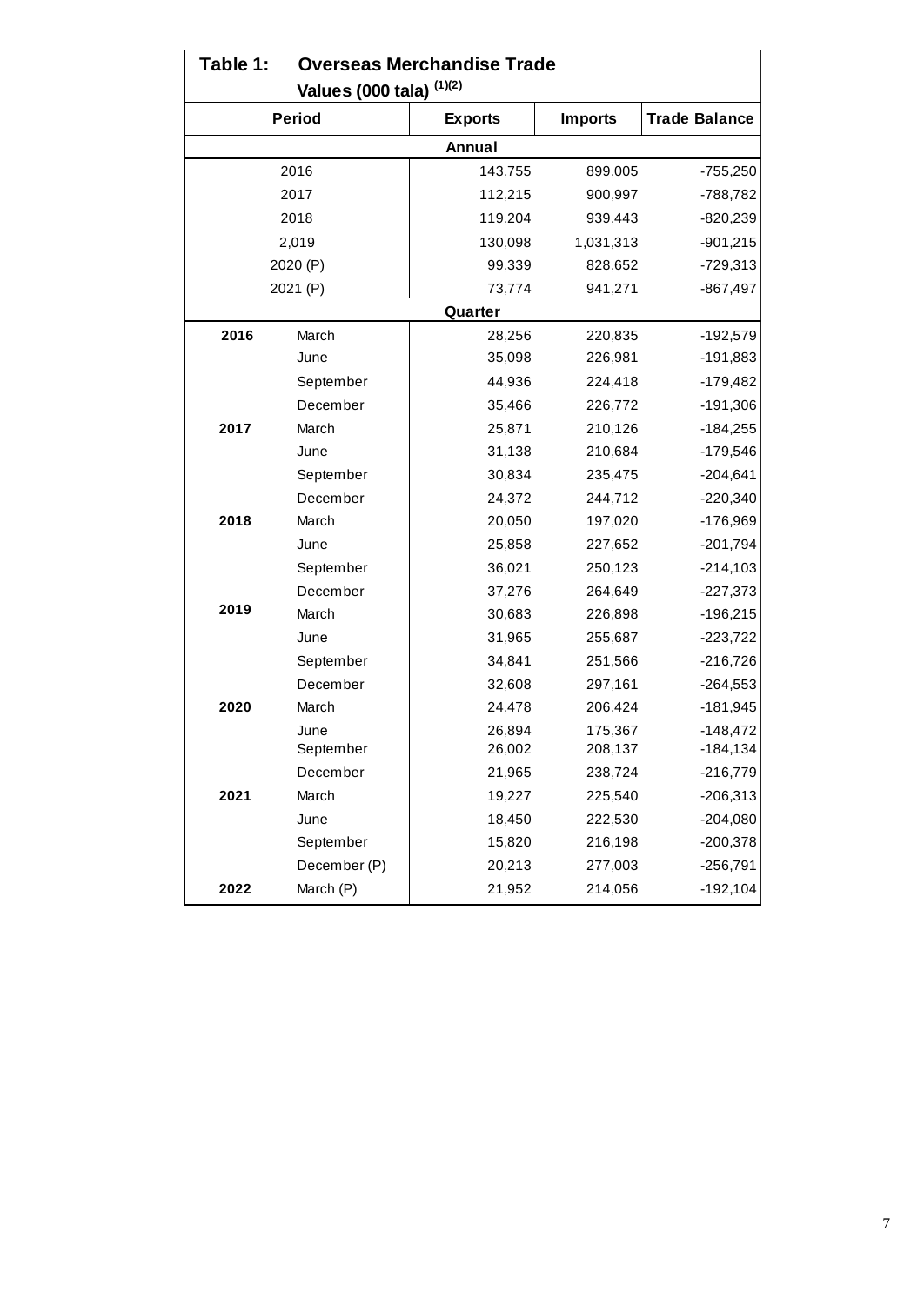### **Table 2: Exports by main Commodities**

**Values (000 tala) (1)(2)**

|                |                                            |         | Annual   |          | Quarter                                          |             |                |                |       |                |        |             | % Change       |                          |                             |
|----------------|--------------------------------------------|---------|----------|----------|--------------------------------------------------|-------------|----------------|----------------|-------|----------------|--------|-------------|----------------|--------------------------|-----------------------------|
|                |                                            |         |          |          |                                                  | 2020        |                |                |       |                | 2021   |             | 2022           |                          |                             |
| <b>HS Code</b> | Commodity                                  | 2019    | 2020 (P) | 2021 (P) | Mar                                              | Jun         | Sep            | Dec            | Mar   | Jun            |        | Sept Dec(P) | Mar (P)        | <b>Mar 22</b><br>/Dec 21 | Mar <sub>22</sub><br>/Mar21 |
| 15             | Fats and oils                              | 4,740   | 9,117    | 11,377   | 786                                              | 3,520       | 2,352          | 2,459          | 1,956 | 2,482          | 3,061  | 3,878       | 7,545          | 94.5                     | 285.7                       |
| 27             | Mineral fuels, mineral oils and products   | 32,165  | 14,149   | 8,011    | 6,986                                            | 2,258       | 2,567          | 2,337          | 2,148 | 2,184          | 1,389  | 2,289       | 2,760          | 20.6                     | 28.5                        |
| 85             | Electrical machinery and equipment         | 4,879   | 8,627    | 7,558    | 1,237                                            | 4,677       | 1,929          | 785            | 960   | 934            | 2,756  | 2,907       | 2,186          | $-24.8$                  | 127.6                       |
| 3              | Fish, crustaceans and molluscs             | 46,415  | 32,774   | 12,527   | 6,454                                            | 8,461       | 10,204         | 7,655          | 5,925 | 3,460          | 954    | 2,188       | 1,837          | $-16.0$                  | $-69.0$                     |
| $\overline{7}$ | Vegetables                                 | 7,915   | 8,841    | 7,614    | 1,453                                            | 2,089       | 2,751          | 2,548          | 2,153 | 2,492          | 1,369  | 1,600       | 1,313          | $-18.0$                  | $-39.0$                     |
| 24             | Tobacco                                    | 1,337   | 2,399    | 3,057    | 786                                              | 301         | 722            | 590            | 700   | 748            | 801    | 808         | 1,114          | 37.9                     | 59.1                        |
| 22             | Beverages, spirits and vinegar             | 5,238   | 5,080    | 5,717    | 1,148                                            | 841         | 1,265          | .826           | 1,407 | 1,385          | 1.481  | 1.444       | 1,111          | $-23.1$                  | $-21.1$                     |
| 8              | Fruit and nuts                             | 2,024   | 2,385    | 3,118    | 578                                              | 455         | 773            | 579            | 913   | 607            | 589    | 1.009       | 841            | $-16.7$                  | $-7.9$                      |
| 20             | Preparations of vegetables, fruit and nuts | 12,237  | 2.677    | 2,965    | 1,260                                            | 541         | 285            | 591            | 520   | 1,000          | 744    | 701         | 393            | $-44.0$                  | $-24.5$                     |
| 72-73          | Iron and steel and articles                | 845     | 864      | 1,493    | 196                                              | 219         | 174            | 274            | 290   | 383            | 453    | 367         | 326            | $-11.2$                  | 12.4                        |
| 25             | Mineral substances                         | 325     | 468      | 203      | 44                                               | 77          | 268            | 78             | 14    | 0              | 18     | 171         | 223            | 30.7                     | 1440.5                      |
| 19             | Cereal preparations                        | 741     | 409      | 645      | 286                                              | 35          | 40             | 48             | 166   | 195            | 138    | 146         | 196            | 34.1                     | 18.1                        |
| 12             | Oil seeds                                  | 950     | 812      | 859      | 110                                              | 242         | 212            | 249            | 246   | 263            | 191    | 159         | 189            | 18.9                     | $-23.2$                     |
| $\overline{2}$ | Meat and edible offal                      | 583     | 280      | 341      | 76                                               | 57          | 65             | 83             | 138   | 138            | 55     | 9           | 173            | 1744.0                   | 25.2                        |
| 18             | Cocoa                                      | 587     | 763      | 1,287    | 172                                              | 88          | 318            | 185            | 287   | 243            | 209    | 549         | 153            | $-72.1$                  | $-46.6$                     |
| 4              | Dairy                                      | 308     | 1,044    | 454      | 110                                              | 496         | 263            | 175            | 176   | 66             | 146    | 65          | 145            | 122.0                    | $-17.8$                     |
| 39             | Plastics and articles                      | 1,005   | 1,181    | 336      | 751                                              | 383         | 39             | 8              | 84    | 100            | 52     | 101         | 123            | 21.7                     | 46.7                        |
| 16             | Meat and fish preparation                  | 376     | 427      | 153      | 118                                              | 182         | 54             | 73             | 42    | 65             | 22     | 24          | 106            | 338.9                    | 151.3                       |
| 44             | Wood and articles of wood                  | 371     | 846      | 778      | 198                                              | 241         | 308            | 99             | 239   | 177            | 316    | 47          | 97             | 107.4                    | $-59.3$                     |
| 94             | Furniture, furnishings and light fittings  | 554     | 970      | 539      | 116                                              | 397         | 216            | 241            | 70    | 204            | 68     | 197         | 96             | $-51.2$                  | 36.7                        |
| 21             | Miscellaneous edible preparations          | 481     | 774      | 877      | 296                                              | 169         | 35             | 274            | 85    | 25             | 46     | 721         | 88             | $-87.8$                  | 3.4                         |
| 34             | Soaps and polishes                         | 1,020   | 154      | 113      | 54                                               | 28          | 36             | 36             | 44    | 20             | 32     | 17          | 82             | 386.0                    | 87.2                        |
| 96             | Miscellaneous manufactured products        | 68      | 347      | 132      | 117                                              | 41          | 84             | 106            | 4     | 12             | 19     | 97          | 66             | $-32.0$                  | 1550.4                      |
| 87             | Vehicles, parts and accessories            | 623     | 571      | 302      | 167                                              | 158         | 152            | 94             | 56    | 120            | 42     | 84          | 62             | $-26.6$                  | 11.1                        |
| 62             | Apparel and clothing accessories           | 454     | 26       | 356      | 3                                                | 0           | 22             | $\overline{1}$ | 11    | 80             | 254    | 11          | 61             | 458.6                    | 455.8                       |
| 33             | Essential oils and cosmetic preparations   | 84      | 217      | 206      | 25                                               | 31          | 64             | 97             | 58    | 69             | 60     | 19          | 56             | 197.3                    | $-3.0$                      |
| 84             | Mechanical machinery and equipment         | 808     | 402      | 220      | 261                                              | 54          | 51             | 36             | 8     | 168            | 13     | 30          | 31             | 3.1                      | 265.5                       |
| 17             | Sugar                                      | 61      | 27       | 42       | 9                                                | 13          | 5              | $\Omega$       | 3     | 21             | 9      | 9           | 28             | 220.3                    | 886.5                       |
| 10             | Cereals                                    | 105     | 170      | 19       | 49                                               | 109         | $\overline{7}$ | 4              | 0     | 19             | 0      | $\Omega$    | 13             | 12900.0                  | 0.0                         |
| 38             | Chemical products n.e.s.                   | 730     | 133      | 61       | 41                                               | 6           | 33             | 53             | 22    | $\overline{2}$ | 16     | 21          | 8              | $-61.6$                  | $-63.5$                     |
| 64             | Footwear                                   | 216     | 315      | 205      | 94                                               | $\mathbf 0$ | 103            | 118            | 104   | 101            | 0      | 0           | 6              | 1295.3                   | $-94.2$                     |
| 23             | Food wastes                                | 166     | 326      | 333      | 161                                              | 20          | 52             | 92             | 145   | 24             | 61     | 103         | $\overline{4}$ | $-96.1$                  | $-97.2$                     |
|                | Others                                     | 1,688   | 1,765    | 1,875    | 338                                              | 703         | 553            | 171            | 318   | 663            | 456    | 438         | 520            | 18.6                     | 63.7                        |
| 01-98          | Total                                      | 130,098 | 99,339   |          | 73,774 24,478 26,893 26,002 21,965 19,292 18,450 |             |                |                |       |                | 15,820 | 20,213      | 21,952         | 8.6                      | 13.8                        |

1 Exports are valued fob (free on board – the value of goods at Samoa ports before export) and include re-exports. All values are in Samoan tala.

2 Figures are calculated on rounded data

#### **Symbols**

P Provisional figures

0 Insignifigant/nil value

… no code available

 Samoa Bureau of Statistics **Source**

Data source: Ministry for Revenue and establishment surveys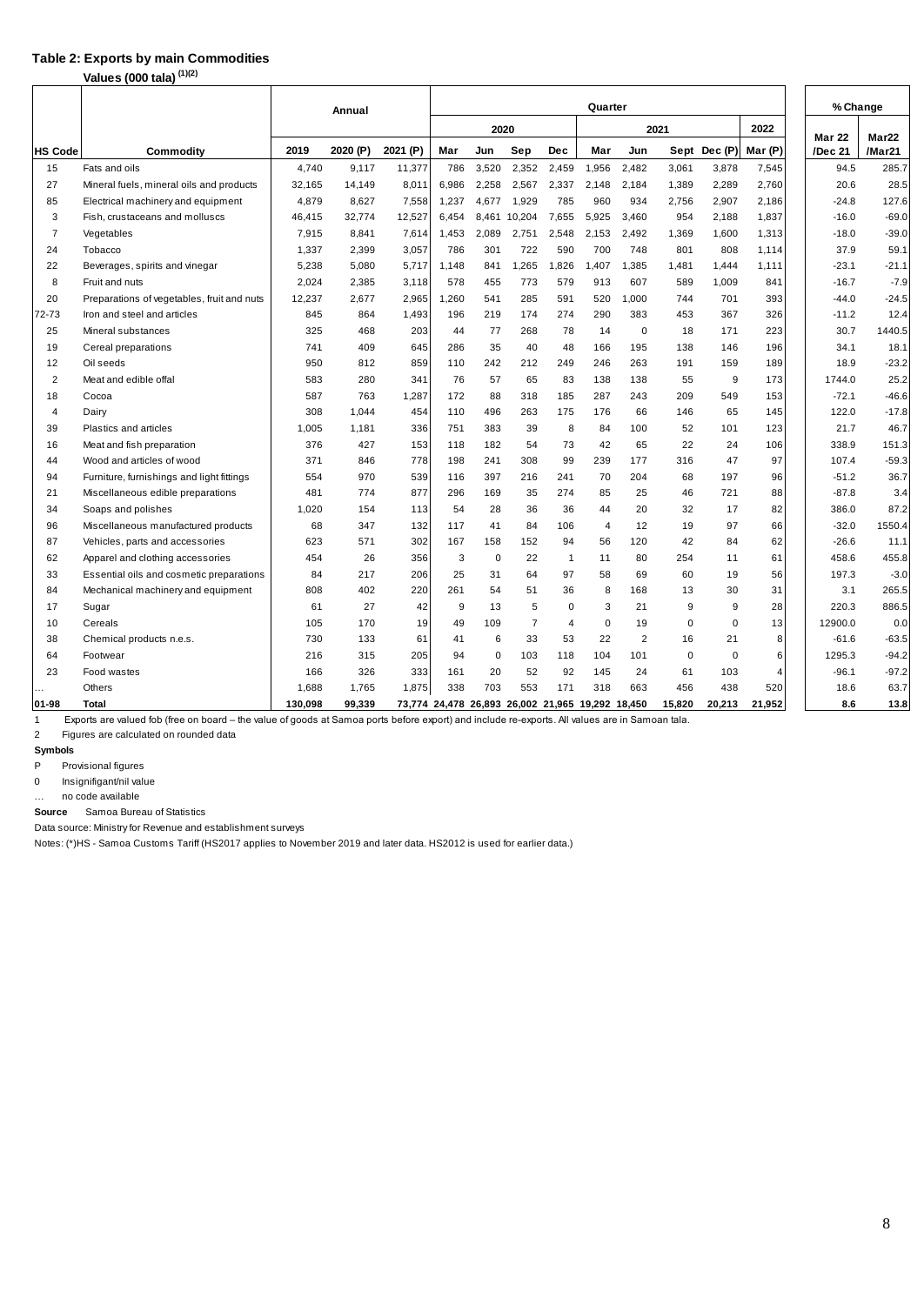# **Table 3: Exports (value) by major items, SITC(3)**

**Values (000 tala)(1)(2)**

|                                                                                                                                                                                                                                                                        |         | Annual   |          | Quarter  |        |        |        |             |        |        |                          |         | % Change      |               |
|------------------------------------------------------------------------------------------------------------------------------------------------------------------------------------------------------------------------------------------------------------------------|---------|----------|----------|----------|--------|--------|--------|-------------|--------|--------|--------------------------|---------|---------------|---------------|
|                                                                                                                                                                                                                                                                        |         |          |          |          |        | 2020   |        |             | 2021   |        | 2022                     | Mar22   | Mar22/        |               |
| <b>SITC Section</b>                                                                                                                                                                                                                                                    | 2019    | 2020 (P) | 2021 (P) | Mar      | Jun    | Sep    | Dec    | Mar         | Jun    | Sep    | Dec (P)                  | Mar (P) | <b>Dec 21</b> | <b>Mar 21</b> |
| Food & Live Animal                                                                                                                                                                                                                                                     | 73,254  | 51,302   | 30,893   | 11,092   | 12,803 | 14,993 | 12,414 | 10,757      | 8,532  | 4,429  | 7,176                    | 5,420   | $-24.5$       | $-49.6$       |
| Beverages & Tobacco                                                                                                                                                                                                                                                    | 6,563   | 7,732    | 8,774    | 1,934    | 1.143  | 2,225  | 2,430  | 2,107       | 2,132  | 2,282  | 2,252                    | 2,225   | $-1.2$        | 5.6           |
| Crude Materials, Inedible, Except Fuels                                                                                                                                                                                                                                | 881     | 1.542    | 1.646    | 228      | 413    | 434    | 468    | 284         | 428    | 562    | 373                      | 474     | 27.2          | 67.1          |
| Mineral fuels, Lubricants & Related Materials                                                                                                                                                                                                                          | 32,159  | 14.145   | 8,023    | 6,984    | 2,258  | 2,567  | 2,337  | 2,148       | 2,184  | 1,390  | 2,301                    | 2,759   | 19.9          | 28.5          |
| Animal & Vegetable Oils, Fats & Waxes                                                                                                                                                                                                                                  | 2,110   | 7.170    | 124      | 708      | 8      | 10     | 1,757  | $\mathbf 0$ | 10     | 11     | 103                      | 14      | $-86.3$       | 17400.0       |
| Chemicals & Related Products                                                                                                                                                                                                                                           | 4.021   | 1,790    | 11,855   | 226      | 3,627  | 2.487  | 868    | 2,152       | 2,586  | 3,250  | 3.867                    | 7,787   | 101.4         | 261.8         |
| Manufactured Goods Classified Chiefly by Material                                                                                                                                                                                                                      | 2,625   | 2,376    | 2,009    | 565      | 886    | 645    | 280    | 516         | 382    | 570    | 542                      | 601     | 11.0          | 16.5          |
| Machinery & Transport Equipment                                                                                                                                                                                                                                        | 6,066   | 10,339   | 8.587    | 1.671    | 4.898  | 2.150  | 899    | 1,026       | 1,645  | 2,814  | 3,101                    | 2,280   | $-26.5$       | 122.2         |
| Miscellaneous Manufactured Goods & Articles                                                                                                                                                                                                                            | 2,369   | 2.930    | 1.861    | 1,071    | 858    | 490    | 513    | 302         | 550    | 511    | 498                      | 392     | $-21.3$       | 29.8          |
| Commodities & Transactions Not Classified Elsewhere In The SIT                                                                                                                                                                                                         | 49      | 14       |          | $\Omega$ |        |        |        |             |        |        | $\overline{\phantom{a}}$ |         | 0.0           | 0.0           |
| Total                                                                                                                                                                                                                                                                  | 130.098 | 99.340   | 73.775   | 24.478   | 26.894 | 26,002 | 21,965 | 19,292      | 18.450 | 15,820 | 20,213                   | 21,952  | 8.6           | 13.8          |
| Exports are valued fob (free on board – the value of goods at Samoa ports before export) and include re-exports. All values are in Samoan tala.                                                                                                                        |         |          |          |          |        |        |        |             |        |        |                          |         |               |               |
| $\overline{2}$<br>Figures are calculated on rounded data                                                                                                                                                                                                               |         |          |          |          |        |        |        |             |        |        |                          |         |               |               |
| SITC: Standard International Trade Classification<br>3                                                                                                                                                                                                                 |         |          |          |          |        |        |        |             |        |        |                          |         |               |               |
| Symbols                                                                                                                                                                                                                                                                |         |          |          |          |        |        |        |             |        |        |                          |         |               |               |
| P<br>Provisional figures                                                                                                                                                                                                                                               |         |          |          |          |        |        |        |             |        |        |                          |         |               |               |
| Insignifigant/nil value<br>$\Omega$                                                                                                                                                                                                                                    |         |          |          |          |        |        |        |             |        |        |                          |         |               |               |
| Samoa Bureau of Statistics<br>Source<br>Design and the state of the Design and the state of the first contract of the state of the state of the state of the state of the state of the state of the state of the state of the state of the state of the state of the s |         |          |          |          |        |        |        |             |        |        |                          |         |               |               |

Data source: Ministry for Revenue and establishment surveys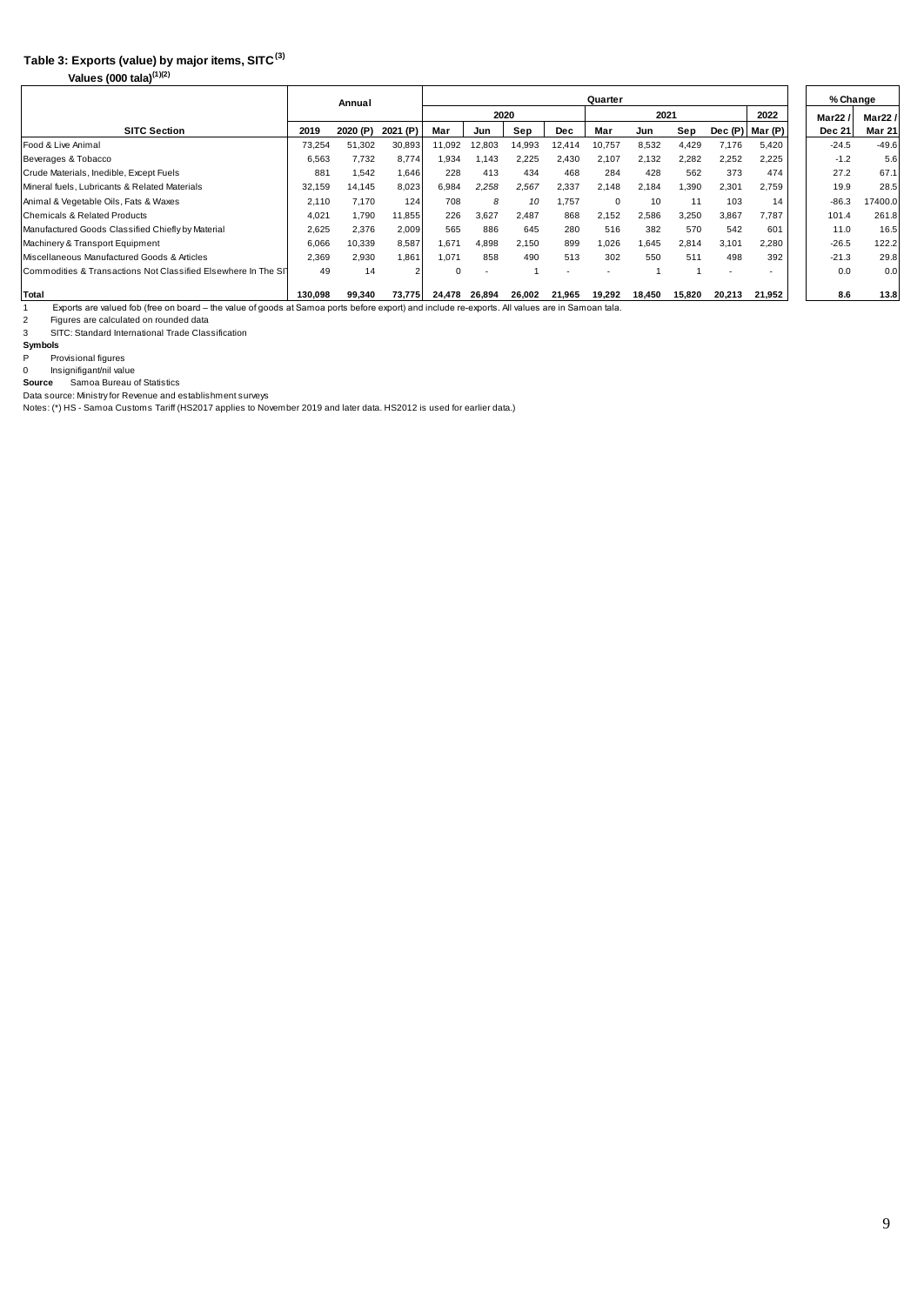### **Table 4: Exports by Region, by main Countries of Destination**

**Values (in '000 Tala)(1)(2)**

| Quarter<br>Annual     |          |             |          |             |        |               |                             |               |             |             |             |          |          | % Change          |
|-----------------------|----------|-------------|----------|-------------|--------|---------------|-----------------------------|---------------|-------------|-------------|-------------|----------|----------|-------------------|
|                       |          |             |          |             | 2020   | <b>Mar 22</b> | Mar22/                      |               |             |             |             |          |          |                   |
| <b>Region/Country</b> | 2019     | 2020 (P)    | 2021 (P) | Mar         | Jun    | Sep           | <b>Dec</b>                  | Mar           | June        | Sep         | Dec(P)      | Mar (P)  | /Dec 21  | Mar <sub>21</sub> |
|                       |          |             |          |             | Region |               |                             |               |             |             |             |          |          |                   |
| Africa                | 10       | $\mathbf 0$ | οI       | $\mathbf 0$ | 0      | $\mathbf 0$   | 0                           | $\mathbf 0$   | $\mathbf 0$ | $\mathbf 0$ | $\mathbf 0$ | $\Omega$ | 0.0      | 0.0               |
| America               | 16.829   | 11.200      | 13.732   | 2.175       | 3.630  | 2,537         | 2.857                       | 2.540         | 3.768       | 3.462       | 3,962       | 7,605    | 92.0     | 199.4             |
| Asia                  | 22.115   | 12,335      | 7,660    | 3.912       | 3.780  | 2,076         | 2.567                       | 3,396         | 1.605       | 1,556       | 2,141       | 1,981    | $-7.5$   | $-41.7$           |
| Europe                | 1,055    | 1,911       | 340      | 1,270       | 264    | 135           | 242                         | -1            | 159         | 75          | 106         | 269      | 154.5    | 38383.5           |
| Oceania               | 90,087   | 73,893      | 51.979   | 17,121      | 19,218 | 21.254        | 16.300                      | 13,356 12,918 |             | 10.728      | 14,004      | 12,097   | $-13.6$  | $-9.4$            |
| Other                 | $\Omega$ | $\mathbf 0$ | 0        | 0           | 0      | 0             | 0                           | $\mathbf 0$   | 0           | 0           | 0           | $\Omega$ | $-100.0$ | 0.0               |
| <b>Top Countries</b>  |          |             |          |             |        |               |                             |               |             |             |             |          |          |                   |
| American Samoa        | 40,423   | 33,011      | 15,518   | 6,408       | 7,306  | 10,563        | 8,733                       | 5,393         | 4,119       | 2,513       | 3,542       | 2,973    | $-16.1$  | $-44.9$           |
| New Zealand           | 20,762   | 17,447      | 17,140   | 4,149       | 4,385  | 5,149         | 3,764                       | 3,495         | 4,290       | 4,487       | 4,822       | 3,891    | $-19.3$  | 11.3              |
| <b>USA</b>            | 15,127   | 10,868      | 13,524   | 2,076       | 3,546  | 2,577         | 2,668                       | 2,400         | 3,702       | 3,462       | 3,960       | 7,491    | 89.2     | 212.1             |
| Australia             | 10.663   | 8,253       | 6,403    | 2.182       | 3,208  | 1,202         | 1,661                       | 1.738         | 1,238       | 1,309       | 2,106       | 1,321    | $-37.3$  | $-24.0$           |
| Taiwan                | 8.152    | 5.576       | 4.047    | 1.680       | 916    | 1,574         | 1.406                       | 1.370         | 1,397       | 364         | 916         | $\Omega$ | $-100.0$ | $-100.0$          |
| Tokelau               | 11,301   | 9,234       | 5,527    | 2,688       | 3,145  | 2,088         | 1,313                       | 1,356         | 1,069       | 1,584       | 1,612       | 2,647    | 64.2     | 95.2              |
| Japan                 | 5,640    | 5,258       | 2,666    | 816         | 2,506  | 1,312         | 624                         | 1,493         | 830         | 233         | 277         | $\Omega$ | $-100.0$ | $-100.0$          |
| Singapore             | 2,064    | 300         | 856      | 42          | 31     | 30            | 196                         | 73            | 264         | 292         | 227         | 246      | 8.2      | 235.9             |
| China                 | 1.767    | 1.070       | 367      | 656         | 192    | 128           | 94                          | 40            | 105         | 118         | 104         | 54       | $-48.1$  | 34.8              |
| Fiji                  | 3,323    | 780         | 1,289    | 585         | 10     | 99            | 86                          | 503           | 1           | 11          | 775         | 65       | $-91.6$  | $-87.1$           |
| Other countries       | 10,875   | 7,543       | 6,371    | 3,195       | 1,648  | 1,280         | 1,420                       | 1,430         | 1,435       | 1,447       | 1,871       | 3,264    | 74.4     | 128.2             |
| <b>Total</b>          | 130.097  | 99.339      | 73,774   | 24,478      | 26,893 |               | 26,002 21,965 19,292 18,450 |               |             | 15,820      | 20,213      | 21,952   | 8.6      | 13.8              |

1 Exports are valued fob (free on board – the value of goods at Samoa ports before export) and include re-exports. All values are in Samoan tala. 2 Figures are

**Symbols**

P Provisional figures

0 Insignifigant/nil value

 Samoa Bureau of Statistics **Source**

Data source: Ministry for Revenue and establishment surveys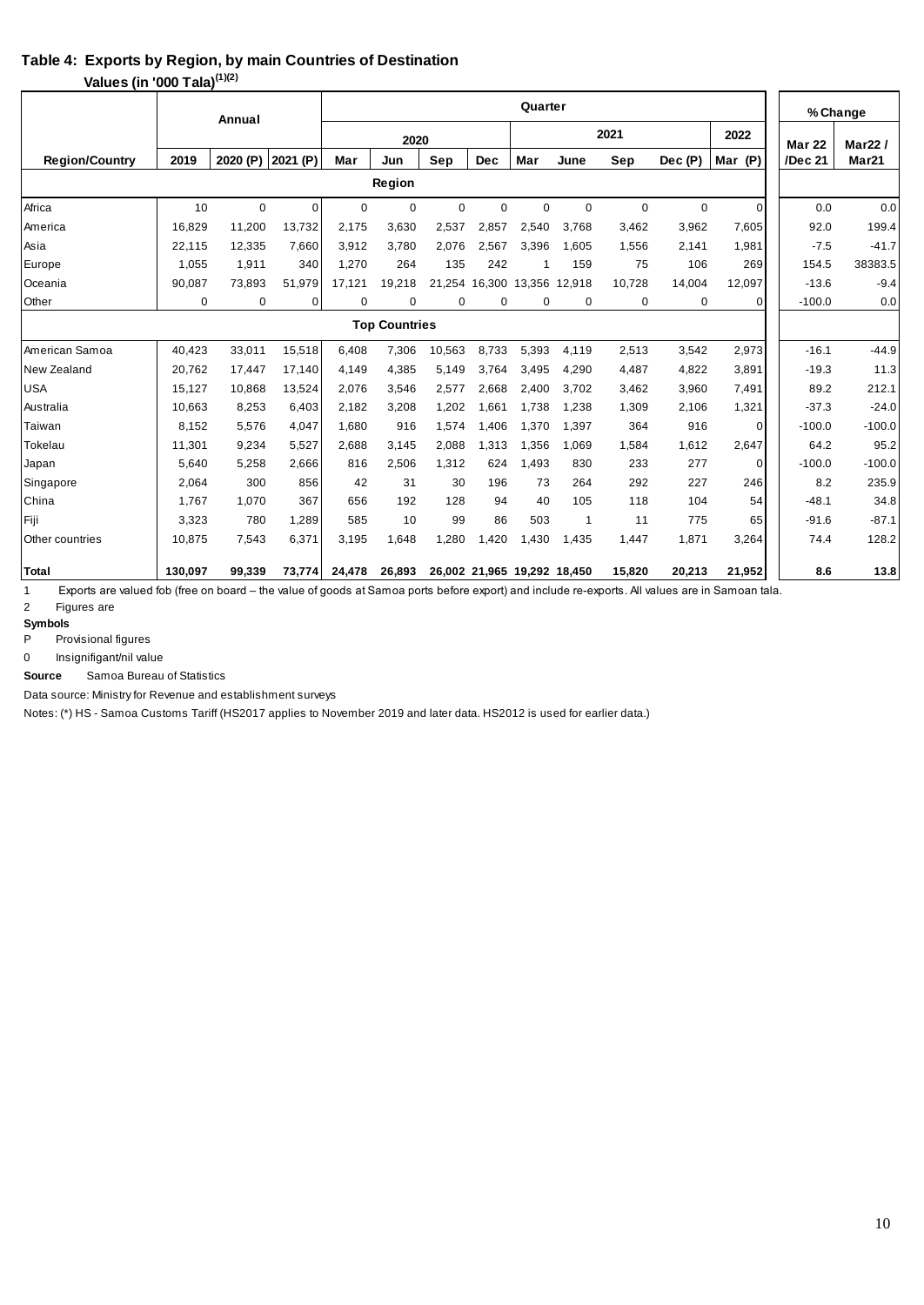### **Table 5:Imports by main Commodities**

| Quarter<br>% Change<br>Annual<br>2020<br>2021<br>2022<br>Mar22<br>Mar22<br>2019<br>2021 (P)<br>/Mar21<br>2020 (P)<br>Dec (P)<br>Mar (P)<br>/Dec 21<br><b>HS Code</b><br>Commodity<br>Mar<br>Sep<br>Dec<br>Mar<br>Sep<br>Jun<br>June<br>26,211<br>43,945<br>$-37.3$<br>27<br>Mineral fuels, mineral oils and products<br>182,429<br>115,734<br>152,667<br>40,676<br>21,040<br>27,807<br>31,339<br>26,197<br>51,186<br>19,646<br>$-61.6$<br>17,023<br>17,103<br>20,427<br>19,336<br>13.6<br>$\overline{2}$<br>Meat and edible meat offal<br>69,433<br>63,639<br>77,029<br>15,733<br>14,890<br>16,455<br>16,560<br>22,477<br>$-5.3$<br>15,006<br>$-3.3$<br>72-73<br>Iron and steel<br>54,211<br>34,321<br>42,721<br>10,739<br>4,400<br>10,335<br>8,847<br>9,144<br>9,643<br>8,928<br>14,516<br>58.7<br>87<br>94,809<br>58,714<br>61,689<br>13,809<br>10,679<br>15,891<br>18,336<br>16,327<br>13,662<br>12,780<br>18,920<br>13,290<br>$-29.8$<br>$-18.6$<br>Vehicles, parts and accessories<br>59,284<br>12,244<br>10,545<br>$-3.3$<br>84<br>Mechanical machinery and equipment<br>65,448<br>51,178<br>11,614<br>14,925<br>20,501<br>13,476<br>14,182<br>12,975<br>13,028<br>0.4<br>25.7<br>19<br>29,417<br>28,933<br>31,382<br>6,305<br>7,668<br>6,624<br>8,335<br>7,806<br>8,045<br>6,351<br>9,180<br>9,812<br>6.9<br>Cereal preparations<br>9,520<br>16,496<br>11,967<br>2,803<br>8,531<br>1,771<br>3,392<br>3,056<br>1,876<br>3,392<br>9,544<br>181.4<br>162.0<br>90<br>Optical, medical, and measuring equipm<br>3,643<br>85<br>Electrical machinery and equipment<br>69,003<br>48,157<br>47,631<br>15,463<br>11,000<br>11,223<br>10,470<br>10,092<br>12,226<br>13,299<br>12,014<br>9,299<br>$-22.6$<br>$-7.9$<br>12.9<br>28.9<br>16<br>Meat and fish preparation<br>19,612<br>21,966<br>26,062<br>5,551<br>5,510<br>5,225<br>5,681<br>6,379<br>6,700<br>5,695<br>7,288<br>8,225<br>$-42.3$<br>$-25.5$<br>44<br>Wood and articles of wood<br>34,940<br>27,508<br>36,298<br>3,652<br>4,899<br>8,783<br>10,174<br>9,552<br>9,117<br>5,283<br>12,345<br>7,119<br>34,565<br>11,171<br>$-39.1$<br>$-9.3$<br>4<br>Dairy<br>31,626<br>31,146<br>6,912<br>7,822<br>7,945<br>8,468<br>7,502<br>8,055<br>7,838<br>6,802<br>30<br>Pharmaceutical products<br>12,875<br>23,951<br>21,506<br>2,213<br>2,287<br>3,477<br>15,974<br>4,412<br>4,740<br>7,902<br>4,452<br>6,268<br>40.8<br>42.1<br>45.4<br>25<br>18,956<br>17,015<br>18,697<br>2,755<br>3,025<br>6,350<br>4,885<br>4,069<br>4,774<br>3,314<br>6,540<br>5,918<br>$-9.5$<br>Mineral substances<br>39<br>Plastics and articles<br>29,660<br>20,445<br>21,878<br>4,829<br>5,064<br>4,952<br>5,036<br>5,536<br>4,888<br>6,418<br>5,619<br>$-12.5$<br>11.6<br>5,600<br>17,234<br>16,573<br>19,074<br>3,727<br>3,388<br>6,350<br>4,823<br>3,226<br>4,675<br>3.6<br>$-23.7$<br>48<br>Paper products<br>4,606<br>4,853<br>4,843<br>10<br>Cereals<br>11,484<br>15,182<br>11,588<br>3,502<br>2,683<br>6,270<br>2,727<br>1,779<br>4,509<br>1,956<br>3,345<br>4,734<br>41.5<br>166.2<br>16,435<br>$-22.8$<br>$-6.8$<br>21<br>Miscellaneous edible preparations<br>18,038<br>17,132<br>3,987<br>3,673<br>3,728<br>5,046<br>4,069<br>4,415<br>3,736<br>4,911<br>3,792<br>34<br>14,613<br>14,980<br>3,407<br>3,934<br>3,257<br>4,280<br>2,954<br>$-31.0$<br>3.2<br>Soaps and polishes<br>12,662<br>3,506<br>3,767<br>2,862<br>4,580<br>13,303<br>18,699<br>3,874<br>3,017<br>4,190<br>$-52.5$<br>$-14.3$<br>17<br>Sugar<br>13,049<br>2,046<br>4,365<br>3,427<br>4,904<br>6,178<br>2,936<br>11<br>Milling industry products<br>15,459<br>13,998<br>15,100<br>2,779<br>3,509<br>3,978<br>3,732<br>3,633<br>3,031<br>4,306<br>4,130<br>2,912<br>$-29.5$<br>$-19.9$<br>5,297<br>62<br>Apparel not knitted and crocheted<br>12,034<br>10,925<br>1,060<br>845<br>1,465<br>1,927<br>2,673<br>1,395<br>3,021<br>3,837<br>2,847<br>$-25.8$<br>6.5<br>$\overline{7}$<br>9,474<br>8,151<br>9,584<br>2,124<br>1,873<br>2,000<br>2,155<br>2,618<br>2,053<br>2,180<br>2,733<br>2,611<br>$-4.5$<br>$-0.3$<br>Vegetables<br>7,967<br>7,725<br>6,888<br>1,503<br>2,137<br>2,284<br>33.9<br>45.2<br>40<br>Rubber<br>1,903<br>2,182<br>1,573<br>2,038<br>1,571<br>1,706<br>$-42.7$<br>$-52.6$<br>94<br>Furniture<br>17,788<br>9,572<br>14,084<br>2,484<br>1,749<br>3,389<br>1,950<br>4,653<br>1,483<br>4,101<br>3,847<br>2,205<br>8,579<br>10.9<br>9,952<br>8,989<br>2,032<br>1,976<br>1,857<br>2,060<br>$-4.1$<br>38<br>Chemical products n.e.c.<br>2,214<br>2,147<br>2,187<br>2,148<br>3,008<br>3,272<br>55<br>5,006<br>499<br>1,039<br>1,712<br>1,975<br>15.4<br>90.1<br>Man-made staple fibres<br>7,168<br>1,091<br>767<br>915<br>1,304<br>951<br>32<br>Dyes, tannin, and paint<br>9,913<br>6,843<br>8,586<br>1,518<br>1,318<br>1,653<br>2,354<br>2,101<br>2,303<br>1,896<br>2,286<br>1,943<br>$-15.0$<br>$-7.5$<br>8,304<br>15<br>Fats and oils<br>8,136<br>9,703<br>1,621<br>2,535<br>2,231<br>1,917<br>1,816<br>3,567<br>1,673<br>2,647<br>1,892<br>$-28.5$<br>4.2<br>96<br>Miscellaneous manufactured products<br>10,569<br>10,620<br>9,385<br>2,333<br>2,831<br>2,366<br>3,090<br>1,824<br>1,636<br>2,770<br>1,889<br>$-31.8$<br>3.6<br>3,155<br>4,750<br>5,250<br>6,249<br>1,215<br>1,274<br>946<br>1,799<br>1,780<br>$-6.5$<br>88.1<br>23<br>Food wastes<br>1,311<br>1,450<br>1,600<br>1,903<br>34.7<br>68<br>Stone<br>6,916<br>5,656<br>5,910<br>2,147<br>644<br>905<br>1,959<br>1,280<br>1,583<br>841<br>2,206<br>1,724<br>$-21.9$<br>6,890<br>42.9<br>20<br>Vegetable, fruit, and nut preparations<br>7,978<br>7,912<br>1,818<br>1,474<br>1,520<br>2,078<br>1,180<br>2,368<br>1,743<br>2,621<br>1,686<br>$-35.7$<br>9,262<br>$-53.6$<br>33<br>Essential oils and cosmetic preparations<br>9,391<br>1,557<br>2,525<br>2,827<br>2,353<br>1,699<br>2,334<br>2,269<br>3,544<br>$-3.2$<br>9,846<br>1,644<br>22<br>4,958<br>10,710<br>2,948<br>$-46.9$<br>$-24.6$<br>Beverages<br>7,400<br>1,156<br>1,211<br>1,011<br>1,580<br>2,077<br>3,277<br>2,408<br>1,566<br>76<br>10,060<br>7,170<br>6,412<br>1,963<br>1,125<br>1,613<br>2,468<br>2,104<br>1,954<br>989<br>1,365<br>1,265<br>$-7.4$<br>$-39.9$<br>Aluminium<br>2,732<br>63<br>5,262<br>2,989<br>621<br>562<br>748<br>801<br>768<br>642<br>600<br>979<br>1,224<br>25.0<br>59.3<br>Made up textile articles<br>4,862<br>5,072<br>1,279<br>$-20.9$<br>70<br>1,338<br>1,421<br>1,238<br>1,432<br>945<br>1,011<br>$-28.6$<br>Glass and glassware<br>7,104<br>864<br>1,416<br>82<br>3,567<br>2,655<br>2,764<br>572<br>974<br>786<br>966<br>986<br>2.0<br>25.4<br>Metal tools and cutlery<br>506<br>603<br>403<br>608<br>$-22.9$<br>8<br>Fruits and nuts<br>3,723<br>3,252<br>4,617<br>660<br>628<br>974<br>990<br>1,063<br>950<br>1,260<br>1,345<br>819<br>$-39.1$<br>3<br>Fish<br>5,949<br>5,574<br>3,232<br>1,404<br>1,242<br>1,073<br>1,856<br>747<br>1,025<br>606<br>855<br>819<br>$-4.2$<br>9.7<br>2,475<br>$-26.1$<br>64<br>2,424<br>4,071<br>506<br>493<br>629<br>848<br>1,099<br>14.1<br>Footwear<br>712<br>1,124<br>1,136<br>812<br>69<br>$-58.5$<br>$-57.2$<br>5,931<br>5,332<br>5,504<br>1,938<br>572<br>1,268<br>1,555<br>1,798<br>1,296<br>554<br>1,855<br>770<br>Ceramic products<br>95<br>Toys and games<br>8,846<br>3,164<br>3,469<br>419<br>494<br>865<br>1,386<br>631<br>445<br>615<br>1,778<br>746<br>$-58.0$<br>18.3<br>4,342<br>2,997<br>4,059<br>743<br>$-46.0$<br>$-28.5$<br>61<br>Knitted and crocheted apparel<br>1,023<br>228<br>755<br>991<br>1,040<br>515<br>1,128<br>1,377<br>3,380<br>5,654<br>2,478<br>564<br>76.9<br>$-43.8$<br>49<br>Books and newspapers<br>3,146<br>416<br>292<br>1,799<br>1,004<br>843<br>312<br>319<br>2,332<br>1,962<br>537<br>$-36.6$<br>$-36.3$<br>37<br>Photographic equipment<br>3,243<br>508<br>459<br>468<br>528<br>843<br>960<br>593<br>847<br>4,342<br>2,924<br>500<br>$-38.3$<br>$-37.7$<br>83<br>Miscellaneous metal articles<br>3,166<br>740<br>540<br>567<br>1,078<br>802<br>902<br>652<br>810<br>$\mathsf g$<br>2,349<br>$-19.8$<br>$-38.9$<br>Coffee, tea, and spices<br>2,164<br>2,353<br>540<br>429<br>658<br>722<br>793<br>505<br>452<br>603<br>484<br>1,749<br>$-30.8$<br>28<br>Inorganic chemicals and compounds<br>2,521<br>1,851<br>511<br>449<br>332<br>457<br>441<br>379<br>466<br>565<br>391<br>$-11.4$<br>2,597<br>$-52.9$<br>24<br>Tobacco<br>3,120<br>2,451<br>959<br>605<br>234<br>799<br>630<br>824<br>220<br>777<br>297<br>$-61.8$<br>Cocoa<br>326<br>221<br>$-32.3$<br>20.1<br>18<br>1,198<br>1,167<br>1,114<br>243<br>240<br>236<br>449<br>184<br>460<br>144<br>934<br>433<br>$-51.4$<br>$-24.0$<br>52<br>Cotton<br>817<br>600<br>42<br>63<br>229<br>116<br>103<br>33<br>181<br>88<br>26,373<br>$-27.1$<br>$-78.2$<br>Others<br>14,930<br>11,310<br>2,482<br>2,281<br>2,890<br>3,658<br>14,116<br>2,461<br>5,569<br>4,227<br>3,080<br>$\ddot{\phantom{0}}$<br>828,651<br>238,724<br>225,540<br>222,530<br>$-22.7$<br>01-98 Total<br>1,031,313<br>941,271 206,424<br>175,366<br>208,137<br>216,198<br>277,003<br>214,056<br>$-5.1$ | Values (000 tala) (1)(2) |  |  |  |  |  |  |  |  |  |  |  |  |
|-----------------------------------------------------------------------------------------------------------------------------------------------------------------------------------------------------------------------------------------------------------------------------------------------------------------------------------------------------------------------------------------------------------------------------------------------------------------------------------------------------------------------------------------------------------------------------------------------------------------------------------------------------------------------------------------------------------------------------------------------------------------------------------------------------------------------------------------------------------------------------------------------------------------------------------------------------------------------------------------------------------------------------------------------------------------------------------------------------------------------------------------------------------------------------------------------------------------------------------------------------------------------------------------------------------------------------------------------------------------------------------------------------------------------------------------------------------------------------------------------------------------------------------------------------------------------------------------------------------------------------------------------------------------------------------------------------------------------------------------------------------------------------------------------------------------------------------------------------------------------------------------------------------------------------------------------------------------------------------------------------------------------------------------------------------------------------------------------------------------------------------------------------------------------------------------------------------------------------------------------------------------------------------------------------------------------------------------------------------------------------------------------------------------------------------------------------------------------------------------------------------------------------------------------------------------------------------------------------------------------------------------------------------------------------------------------------------------------------------------------------------------------------------------------------------------------------------------------------------------------------------------------------------------------------------------------------------------------------------------------------------------------------------------------------------------------------------------------------------------------------------------------------------------------------------------------------------------------------------------------------------------------------------------------------------------------------------------------------------------------------------------------------------------------------------------------------------------------------------------------------------------------------------------------------------------------------------------------------------------------------------------------------------------------------------------------------------------------------------------------------------------------------------------------------------------------------------------------------------------------------------------------------------------------------------------------------------------------------------------------------------------------------------------------------------------------------------------------------------------------------------------------------------------------------------------------------------------------------------------------------------------------------------------------------------------------------------------------------------------------------------------------------------------------------------------------------------------------------------------------------------------------------------------------------------------------------------------------------------------------------------------------------------------------------------------------------------------------------------------------------------------------------------------------------------------------------------------------------------------------------------------------------------------------------------------------------------------------------------------------------------------------------------------------------------------------------------------------------------------------------------------------------------------------------------------------------------------------------------------------------------------------------------------------------------------------------------------------------------------------------------------------------------------------------------------------------------------------------------------------------------------------------------------------------------------------------------------------------------------------------------------------------------------------------------------------------------------------------------------------------------------------------------------------------------------------------------------------------------------------------------------------------------------------------------------------------------------------------------------------------------------------------------------------------------------------------------------------------------------------------------------------------------------------------------------------------------------------------------------------------------------------------------------------------------------------------------------------------------------------------------------------------------------------------------------------------------------------------------------------------------------------------------------------------------------------------------------------------------------------------------------------------------------------------------------------------------------------------------------------------------------------------------------------------------------------------------------------------------------------------------------------------------------------------------------------------------------------------------------------------------------------------------------------------------------------------------------------------------------------------------------------------------------------------------------------------------------------------------------------------------------------------------------------------------------------------------------------------------------------------------------------------------------------------------------------------------------------------------------------------------------------------------------------------------------------------------------------------------------------------------------------------------------------------------------------------------------------------------------------------------------------------------------------------------------------------------------------------------------------------------------------------------------------------------------------------------------------------------------------------------------------------------------------------------------------------------------------------------------------------------------------------------------------------------------------------------------------------------------------------------------------------------------------------------------------------------------------------------------------------------------------------------------------------------------------------------------------------------------------------------------------------------------------------------------------------------------------------------------------------------------------------------------------------------------------------------------------------------------------------------------------------------------------------------------------------------------------------------------------------------------------------------------------------------------------------------------------------------------------|--------------------------|--|--|--|--|--|--|--|--|--|--|--|--|
|                                                                                                                                                                                                                                                                                                                                                                                                                                                                                                                                                                                                                                                                                                                                                                                                                                                                                                                                                                                                                                                                                                                                                                                                                                                                                                                                                                                                                                                                                                                                                                                                                                                                                                                                                                                                                                                                                                                                                                                                                                                                                                                                                                                                                                                                                                                                                                                                                                                                                                                                                                                                                                                                                                                                                                                                                                                                                                                                                                                                                                                                                                                                                                                                                                                                                                                                                                                                                                                                                                                                                                                                                                                                                                                                                                                                                                                                                                                                                                                                                                                                                                                                                                                                                                                                                                                                                                                                                                                                                                                                                                                                                                                                                                                                                                                                                                                                                                                                                                                                                                                                                                                                                                                                                                                                                                                                                                                                                                                                                                                                                                                                                                                                                                                                                                                                                                                                                                                                                                                                                                                                                                                                                                                                                                                                                                                                                                                                                                                                                                                                                                                                                                                                                                                                                                                                                                                                                                                                                                                                                                                                                                                                                                                                                                                                                                                                                                                                                                                                                                                                                                                                                                                                                                                                                                                                                                                                                                                                                                                                                                                                                                                                                                                                                                                                                                                                                                                                                                                                                                                                                                                                                                                                                                                                                                                                                                                                                                                                                                                               |                          |  |  |  |  |  |  |  |  |  |  |  |  |
|                                                                                                                                                                                                                                                                                                                                                                                                                                                                                                                                                                                                                                                                                                                                                                                                                                                                                                                                                                                                                                                                                                                                                                                                                                                                                                                                                                                                                                                                                                                                                                                                                                                                                                                                                                                                                                                                                                                                                                                                                                                                                                                                                                                                                                                                                                                                                                                                                                                                                                                                                                                                                                                                                                                                                                                                                                                                                                                                                                                                                                                                                                                                                                                                                                                                                                                                                                                                                                                                                                                                                                                                                                                                                                                                                                                                                                                                                                                                                                                                                                                                                                                                                                                                                                                                                                                                                                                                                                                                                                                                                                                                                                                                                                                                                                                                                                                                                                                                                                                                                                                                                                                                                                                                                                                                                                                                                                                                                                                                                                                                                                                                                                                                                                                                                                                                                                                                                                                                                                                                                                                                                                                                                                                                                                                                                                                                                                                                                                                                                                                                                                                                                                                                                                                                                                                                                                                                                                                                                                                                                                                                                                                                                                                                                                                                                                                                                                                                                                                                                                                                                                                                                                                                                                                                                                                                                                                                                                                                                                                                                                                                                                                                                                                                                                                                                                                                                                                                                                                                                                                                                                                                                                                                                                                                                                                                                                                                                                                                                                                               |                          |  |  |  |  |  |  |  |  |  |  |  |  |
|                                                                                                                                                                                                                                                                                                                                                                                                                                                                                                                                                                                                                                                                                                                                                                                                                                                                                                                                                                                                                                                                                                                                                                                                                                                                                                                                                                                                                                                                                                                                                                                                                                                                                                                                                                                                                                                                                                                                                                                                                                                                                                                                                                                                                                                                                                                                                                                                                                                                                                                                                                                                                                                                                                                                                                                                                                                                                                                                                                                                                                                                                                                                                                                                                                                                                                                                                                                                                                                                                                                                                                                                                                                                                                                                                                                                                                                                                                                                                                                                                                                                                                                                                                                                                                                                                                                                                                                                                                                                                                                                                                                                                                                                                                                                                                                                                                                                                                                                                                                                                                                                                                                                                                                                                                                                                                                                                                                                                                                                                                                                                                                                                                                                                                                                                                                                                                                                                                                                                                                                                                                                                                                                                                                                                                                                                                                                                                                                                                                                                                                                                                                                                                                                                                                                                                                                                                                                                                                                                                                                                                                                                                                                                                                                                                                                                                                                                                                                                                                                                                                                                                                                                                                                                                                                                                                                                                                                                                                                                                                                                                                                                                                                                                                                                                                                                                                                                                                                                                                                                                                                                                                                                                                                                                                                                                                                                                                                                                                                                                                               |                          |  |  |  |  |  |  |  |  |  |  |  |  |
|                                                                                                                                                                                                                                                                                                                                                                                                                                                                                                                                                                                                                                                                                                                                                                                                                                                                                                                                                                                                                                                                                                                                                                                                                                                                                                                                                                                                                                                                                                                                                                                                                                                                                                                                                                                                                                                                                                                                                                                                                                                                                                                                                                                                                                                                                                                                                                                                                                                                                                                                                                                                                                                                                                                                                                                                                                                                                                                                                                                                                                                                                                                                                                                                                                                                                                                                                                                                                                                                                                                                                                                                                                                                                                                                                                                                                                                                                                                                                                                                                                                                                                                                                                                                                                                                                                                                                                                                                                                                                                                                                                                                                                                                                                                                                                                                                                                                                                                                                                                                                                                                                                                                                                                                                                                                                                                                                                                                                                                                                                                                                                                                                                                                                                                                                                                                                                                                                                                                                                                                                                                                                                                                                                                                                                                                                                                                                                                                                                                                                                                                                                                                                                                                                                                                                                                                                                                                                                                                                                                                                                                                                                                                                                                                                                                                                                                                                                                                                                                                                                                                                                                                                                                                                                                                                                                                                                                                                                                                                                                                                                                                                                                                                                                                                                                                                                                                                                                                                                                                                                                                                                                                                                                                                                                                                                                                                                                                                                                                                                                               |                          |  |  |  |  |  |  |  |  |  |  |  |  |
|                                                                                                                                                                                                                                                                                                                                                                                                                                                                                                                                                                                                                                                                                                                                                                                                                                                                                                                                                                                                                                                                                                                                                                                                                                                                                                                                                                                                                                                                                                                                                                                                                                                                                                                                                                                                                                                                                                                                                                                                                                                                                                                                                                                                                                                                                                                                                                                                                                                                                                                                                                                                                                                                                                                                                                                                                                                                                                                                                                                                                                                                                                                                                                                                                                                                                                                                                                                                                                                                                                                                                                                                                                                                                                                                                                                                                                                                                                                                                                                                                                                                                                                                                                                                                                                                                                                                                                                                                                                                                                                                                                                                                                                                                                                                                                                                                                                                                                                                                                                                                                                                                                                                                                                                                                                                                                                                                                                                                                                                                                                                                                                                                                                                                                                                                                                                                                                                                                                                                                                                                                                                                                                                                                                                                                                                                                                                                                                                                                                                                                                                                                                                                                                                                                                                                                                                                                                                                                                                                                                                                                                                                                                                                                                                                                                                                                                                                                                                                                                                                                                                                                                                                                                                                                                                                                                                                                                                                                                                                                                                                                                                                                                                                                                                                                                                                                                                                                                                                                                                                                                                                                                                                                                                                                                                                                                                                                                                                                                                                                                               |                          |  |  |  |  |  |  |  |  |  |  |  |  |
|                                                                                                                                                                                                                                                                                                                                                                                                                                                                                                                                                                                                                                                                                                                                                                                                                                                                                                                                                                                                                                                                                                                                                                                                                                                                                                                                                                                                                                                                                                                                                                                                                                                                                                                                                                                                                                                                                                                                                                                                                                                                                                                                                                                                                                                                                                                                                                                                                                                                                                                                                                                                                                                                                                                                                                                                                                                                                                                                                                                                                                                                                                                                                                                                                                                                                                                                                                                                                                                                                                                                                                                                                                                                                                                                                                                                                                                                                                                                                                                                                                                                                                                                                                                                                                                                                                                                                                                                                                                                                                                                                                                                                                                                                                                                                                                                                                                                                                                                                                                                                                                                                                                                                                                                                                                                                                                                                                                                                                                                                                                                                                                                                                                                                                                                                                                                                                                                                                                                                                                                                                                                                                                                                                                                                                                                                                                                                                                                                                                                                                                                                                                                                                                                                                                                                                                                                                                                                                                                                                                                                                                                                                                                                                                                                                                                                                                                                                                                                                                                                                                                                                                                                                                                                                                                                                                                                                                                                                                                                                                                                                                                                                                                                                                                                                                                                                                                                                                                                                                                                                                                                                                                                                                                                                                                                                                                                                                                                                                                                                                               |                          |  |  |  |  |  |  |  |  |  |  |  |  |
|                                                                                                                                                                                                                                                                                                                                                                                                                                                                                                                                                                                                                                                                                                                                                                                                                                                                                                                                                                                                                                                                                                                                                                                                                                                                                                                                                                                                                                                                                                                                                                                                                                                                                                                                                                                                                                                                                                                                                                                                                                                                                                                                                                                                                                                                                                                                                                                                                                                                                                                                                                                                                                                                                                                                                                                                                                                                                                                                                                                                                                                                                                                                                                                                                                                                                                                                                                                                                                                                                                                                                                                                                                                                                                                                                                                                                                                                                                                                                                                                                                                                                                                                                                                                                                                                                                                                                                                                                                                                                                                                                                                                                                                                                                                                                                                                                                                                                                                                                                                                                                                                                                                                                                                                                                                                                                                                                                                                                                                                                                                                                                                                                                                                                                                                                                                                                                                                                                                                                                                                                                                                                                                                                                                                                                                                                                                                                                                                                                                                                                                                                                                                                                                                                                                                                                                                                                                                                                                                                                                                                                                                                                                                                                                                                                                                                                                                                                                                                                                                                                                                                                                                                                                                                                                                                                                                                                                                                                                                                                                                                                                                                                                                                                                                                                                                                                                                                                                                                                                                                                                                                                                                                                                                                                                                                                                                                                                                                                                                                                                               |                          |  |  |  |  |  |  |  |  |  |  |  |  |
|                                                                                                                                                                                                                                                                                                                                                                                                                                                                                                                                                                                                                                                                                                                                                                                                                                                                                                                                                                                                                                                                                                                                                                                                                                                                                                                                                                                                                                                                                                                                                                                                                                                                                                                                                                                                                                                                                                                                                                                                                                                                                                                                                                                                                                                                                                                                                                                                                                                                                                                                                                                                                                                                                                                                                                                                                                                                                                                                                                                                                                                                                                                                                                                                                                                                                                                                                                                                                                                                                                                                                                                                                                                                                                                                                                                                                                                                                                                                                                                                                                                                                                                                                                                                                                                                                                                                                                                                                                                                                                                                                                                                                                                                                                                                                                                                                                                                                                                                                                                                                                                                                                                                                                                                                                                                                                                                                                                                                                                                                                                                                                                                                                                                                                                                                                                                                                                                                                                                                                                                                                                                                                                                                                                                                                                                                                                                                                                                                                                                                                                                                                                                                                                                                                                                                                                                                                                                                                                                                                                                                                                                                                                                                                                                                                                                                                                                                                                                                                                                                                                                                                                                                                                                                                                                                                                                                                                                                                                                                                                                                                                                                                                                                                                                                                                                                                                                                                                                                                                                                                                                                                                                                                                                                                                                                                                                                                                                                                                                                                                               |                          |  |  |  |  |  |  |  |  |  |  |  |  |
|                                                                                                                                                                                                                                                                                                                                                                                                                                                                                                                                                                                                                                                                                                                                                                                                                                                                                                                                                                                                                                                                                                                                                                                                                                                                                                                                                                                                                                                                                                                                                                                                                                                                                                                                                                                                                                                                                                                                                                                                                                                                                                                                                                                                                                                                                                                                                                                                                                                                                                                                                                                                                                                                                                                                                                                                                                                                                                                                                                                                                                                                                                                                                                                                                                                                                                                                                                                                                                                                                                                                                                                                                                                                                                                                                                                                                                                                                                                                                                                                                                                                                                                                                                                                                                                                                                                                                                                                                                                                                                                                                                                                                                                                                                                                                                                                                                                                                                                                                                                                                                                                                                                                                                                                                                                                                                                                                                                                                                                                                                                                                                                                                                                                                                                                                                                                                                                                                                                                                                                                                                                                                                                                                                                                                                                                                                                                                                                                                                                                                                                                                                                                                                                                                                                                                                                                                                                                                                                                                                                                                                                                                                                                                                                                                                                                                                                                                                                                                                                                                                                                                                                                                                                                                                                                                                                                                                                                                                                                                                                                                                                                                                                                                                                                                                                                                                                                                                                                                                                                                                                                                                                                                                                                                                                                                                                                                                                                                                                                                                                               |                          |  |  |  |  |  |  |  |  |  |  |  |  |
|                                                                                                                                                                                                                                                                                                                                                                                                                                                                                                                                                                                                                                                                                                                                                                                                                                                                                                                                                                                                                                                                                                                                                                                                                                                                                                                                                                                                                                                                                                                                                                                                                                                                                                                                                                                                                                                                                                                                                                                                                                                                                                                                                                                                                                                                                                                                                                                                                                                                                                                                                                                                                                                                                                                                                                                                                                                                                                                                                                                                                                                                                                                                                                                                                                                                                                                                                                                                                                                                                                                                                                                                                                                                                                                                                                                                                                                                                                                                                                                                                                                                                                                                                                                                                                                                                                                                                                                                                                                                                                                                                                                                                                                                                                                                                                                                                                                                                                                                                                                                                                                                                                                                                                                                                                                                                                                                                                                                                                                                                                                                                                                                                                                                                                                                                                                                                                                                                                                                                                                                                                                                                                                                                                                                                                                                                                                                                                                                                                                                                                                                                                                                                                                                                                                                                                                                                                                                                                                                                                                                                                                                                                                                                                                                                                                                                                                                                                                                                                                                                                                                                                                                                                                                                                                                                                                                                                                                                                                                                                                                                                                                                                                                                                                                                                                                                                                                                                                                                                                                                                                                                                                                                                                                                                                                                                                                                                                                                                                                                                                               |                          |  |  |  |  |  |  |  |  |  |  |  |  |
|                                                                                                                                                                                                                                                                                                                                                                                                                                                                                                                                                                                                                                                                                                                                                                                                                                                                                                                                                                                                                                                                                                                                                                                                                                                                                                                                                                                                                                                                                                                                                                                                                                                                                                                                                                                                                                                                                                                                                                                                                                                                                                                                                                                                                                                                                                                                                                                                                                                                                                                                                                                                                                                                                                                                                                                                                                                                                                                                                                                                                                                                                                                                                                                                                                                                                                                                                                                                                                                                                                                                                                                                                                                                                                                                                                                                                                                                                                                                                                                                                                                                                                                                                                                                                                                                                                                                                                                                                                                                                                                                                                                                                                                                                                                                                                                                                                                                                                                                                                                                                                                                                                                                                                                                                                                                                                                                                                                                                                                                                                                                                                                                                                                                                                                                                                                                                                                                                                                                                                                                                                                                                                                                                                                                                                                                                                                                                                                                                                                                                                                                                                                                                                                                                                                                                                                                                                                                                                                                                                                                                                                                                                                                                                                                                                                                                                                                                                                                                                                                                                                                                                                                                                                                                                                                                                                                                                                                                                                                                                                                                                                                                                                                                                                                                                                                                                                                                                                                                                                                                                                                                                                                                                                                                                                                                                                                                                                                                                                                                                                               |                          |  |  |  |  |  |  |  |  |  |  |  |  |
|                                                                                                                                                                                                                                                                                                                                                                                                                                                                                                                                                                                                                                                                                                                                                                                                                                                                                                                                                                                                                                                                                                                                                                                                                                                                                                                                                                                                                                                                                                                                                                                                                                                                                                                                                                                                                                                                                                                                                                                                                                                                                                                                                                                                                                                                                                                                                                                                                                                                                                                                                                                                                                                                                                                                                                                                                                                                                                                                                                                                                                                                                                                                                                                                                                                                                                                                                                                                                                                                                                                                                                                                                                                                                                                                                                                                                                                                                                                                                                                                                                                                                                                                                                                                                                                                                                                                                                                                                                                                                                                                                                                                                                                                                                                                                                                                                                                                                                                                                                                                                                                                                                                                                                                                                                                                                                                                                                                                                                                                                                                                                                                                                                                                                                                                                                                                                                                                                                                                                                                                                                                                                                                                                                                                                                                                                                                                                                                                                                                                                                                                                                                                                                                                                                                                                                                                                                                                                                                                                                                                                                                                                                                                                                                                                                                                                                                                                                                                                                                                                                                                                                                                                                                                                                                                                                                                                                                                                                                                                                                                                                                                                                                                                                                                                                                                                                                                                                                                                                                                                                                                                                                                                                                                                                                                                                                                                                                                                                                                                                                               |                          |  |  |  |  |  |  |  |  |  |  |  |  |
|                                                                                                                                                                                                                                                                                                                                                                                                                                                                                                                                                                                                                                                                                                                                                                                                                                                                                                                                                                                                                                                                                                                                                                                                                                                                                                                                                                                                                                                                                                                                                                                                                                                                                                                                                                                                                                                                                                                                                                                                                                                                                                                                                                                                                                                                                                                                                                                                                                                                                                                                                                                                                                                                                                                                                                                                                                                                                                                                                                                                                                                                                                                                                                                                                                                                                                                                                                                                                                                                                                                                                                                                                                                                                                                                                                                                                                                                                                                                                                                                                                                                                                                                                                                                                                                                                                                                                                                                                                                                                                                                                                                                                                                                                                                                                                                                                                                                                                                                                                                                                                                                                                                                                                                                                                                                                                                                                                                                                                                                                                                                                                                                                                                                                                                                                                                                                                                                                                                                                                                                                                                                                                                                                                                                                                                                                                                                                                                                                                                                                                                                                                                                                                                                                                                                                                                                                                                                                                                                                                                                                                                                                                                                                                                                                                                                                                                                                                                                                                                                                                                                                                                                                                                                                                                                                                                                                                                                                                                                                                                                                                                                                                                                                                                                                                                                                                                                                                                                                                                                                                                                                                                                                                                                                                                                                                                                                                                                                                                                                                                               |                          |  |  |  |  |  |  |  |  |  |  |  |  |
|                                                                                                                                                                                                                                                                                                                                                                                                                                                                                                                                                                                                                                                                                                                                                                                                                                                                                                                                                                                                                                                                                                                                                                                                                                                                                                                                                                                                                                                                                                                                                                                                                                                                                                                                                                                                                                                                                                                                                                                                                                                                                                                                                                                                                                                                                                                                                                                                                                                                                                                                                                                                                                                                                                                                                                                                                                                                                                                                                                                                                                                                                                                                                                                                                                                                                                                                                                                                                                                                                                                                                                                                                                                                                                                                                                                                                                                                                                                                                                                                                                                                                                                                                                                                                                                                                                                                                                                                                                                                                                                                                                                                                                                                                                                                                                                                                                                                                                                                                                                                                                                                                                                                                                                                                                                                                                                                                                                                                                                                                                                                                                                                                                                                                                                                                                                                                                                                                                                                                                                                                                                                                                                                                                                                                                                                                                                                                                                                                                                                                                                                                                                                                                                                                                                                                                                                                                                                                                                                                                                                                                                                                                                                                                                                                                                                                                                                                                                                                                                                                                                                                                                                                                                                                                                                                                                                                                                                                                                                                                                                                                                                                                                                                                                                                                                                                                                                                                                                                                                                                                                                                                                                                                                                                                                                                                                                                                                                                                                                                                                               |                          |  |  |  |  |  |  |  |  |  |  |  |  |
|                                                                                                                                                                                                                                                                                                                                                                                                                                                                                                                                                                                                                                                                                                                                                                                                                                                                                                                                                                                                                                                                                                                                                                                                                                                                                                                                                                                                                                                                                                                                                                                                                                                                                                                                                                                                                                                                                                                                                                                                                                                                                                                                                                                                                                                                                                                                                                                                                                                                                                                                                                                                                                                                                                                                                                                                                                                                                                                                                                                                                                                                                                                                                                                                                                                                                                                                                                                                                                                                                                                                                                                                                                                                                                                                                                                                                                                                                                                                                                                                                                                                                                                                                                                                                                                                                                                                                                                                                                                                                                                                                                                                                                                                                                                                                                                                                                                                                                                                                                                                                                                                                                                                                                                                                                                                                                                                                                                                                                                                                                                                                                                                                                                                                                                                                                                                                                                                                                                                                                                                                                                                                                                                                                                                                                                                                                                                                                                                                                                                                                                                                                                                                                                                                                                                                                                                                                                                                                                                                                                                                                                                                                                                                                                                                                                                                                                                                                                                                                                                                                                                                                                                                                                                                                                                                                                                                                                                                                                                                                                                                                                                                                                                                                                                                                                                                                                                                                                                                                                                                                                                                                                                                                                                                                                                                                                                                                                                                                                                                                                               |                          |  |  |  |  |  |  |  |  |  |  |  |  |
|                                                                                                                                                                                                                                                                                                                                                                                                                                                                                                                                                                                                                                                                                                                                                                                                                                                                                                                                                                                                                                                                                                                                                                                                                                                                                                                                                                                                                                                                                                                                                                                                                                                                                                                                                                                                                                                                                                                                                                                                                                                                                                                                                                                                                                                                                                                                                                                                                                                                                                                                                                                                                                                                                                                                                                                                                                                                                                                                                                                                                                                                                                                                                                                                                                                                                                                                                                                                                                                                                                                                                                                                                                                                                                                                                                                                                                                                                                                                                                                                                                                                                                                                                                                                                                                                                                                                                                                                                                                                                                                                                                                                                                                                                                                                                                                                                                                                                                                                                                                                                                                                                                                                                                                                                                                                                                                                                                                                                                                                                                                                                                                                                                                                                                                                                                                                                                                                                                                                                                                                                                                                                                                                                                                                                                                                                                                                                                                                                                                                                                                                                                                                                                                                                                                                                                                                                                                                                                                                                                                                                                                                                                                                                                                                                                                                                                                                                                                                                                                                                                                                                                                                                                                                                                                                                                                                                                                                                                                                                                                                                                                                                                                                                                                                                                                                                                                                                                                                                                                                                                                                                                                                                                                                                                                                                                                                                                                                                                                                                                                               |                          |  |  |  |  |  |  |  |  |  |  |  |  |
|                                                                                                                                                                                                                                                                                                                                                                                                                                                                                                                                                                                                                                                                                                                                                                                                                                                                                                                                                                                                                                                                                                                                                                                                                                                                                                                                                                                                                                                                                                                                                                                                                                                                                                                                                                                                                                                                                                                                                                                                                                                                                                                                                                                                                                                                                                                                                                                                                                                                                                                                                                                                                                                                                                                                                                                                                                                                                                                                                                                                                                                                                                                                                                                                                                                                                                                                                                                                                                                                                                                                                                                                                                                                                                                                                                                                                                                                                                                                                                                                                                                                                                                                                                                                                                                                                                                                                                                                                                                                                                                                                                                                                                                                                                                                                                                                                                                                                                                                                                                                                                                                                                                                                                                                                                                                                                                                                                                                                                                                                                                                                                                                                                                                                                                                                                                                                                                                                                                                                                                                                                                                                                                                                                                                                                                                                                                                                                                                                                                                                                                                                                                                                                                                                                                                                                                                                                                                                                                                                                                                                                                                                                                                                                                                                                                                                                                                                                                                                                                                                                                                                                                                                                                                                                                                                                                                                                                                                                                                                                                                                                                                                                                                                                                                                                                                                                                                                                                                                                                                                                                                                                                                                                                                                                                                                                                                                                                                                                                                                                                               |                          |  |  |  |  |  |  |  |  |  |  |  |  |
|                                                                                                                                                                                                                                                                                                                                                                                                                                                                                                                                                                                                                                                                                                                                                                                                                                                                                                                                                                                                                                                                                                                                                                                                                                                                                                                                                                                                                                                                                                                                                                                                                                                                                                                                                                                                                                                                                                                                                                                                                                                                                                                                                                                                                                                                                                                                                                                                                                                                                                                                                                                                                                                                                                                                                                                                                                                                                                                                                                                                                                                                                                                                                                                                                                                                                                                                                                                                                                                                                                                                                                                                                                                                                                                                                                                                                                                                                                                                                                                                                                                                                                                                                                                                                                                                                                                                                                                                                                                                                                                                                                                                                                                                                                                                                                                                                                                                                                                                                                                                                                                                                                                                                                                                                                                                                                                                                                                                                                                                                                                                                                                                                                                                                                                                                                                                                                                                                                                                                                                                                                                                                                                                                                                                                                                                                                                                                                                                                                                                                                                                                                                                                                                                                                                                                                                                                                                                                                                                                                                                                                                                                                                                                                                                                                                                                                                                                                                                                                                                                                                                                                                                                                                                                                                                                                                                                                                                                                                                                                                                                                                                                                                                                                                                                                                                                                                                                                                                                                                                                                                                                                                                                                                                                                                                                                                                                                                                                                                                                                                               |                          |  |  |  |  |  |  |  |  |  |  |  |  |
|                                                                                                                                                                                                                                                                                                                                                                                                                                                                                                                                                                                                                                                                                                                                                                                                                                                                                                                                                                                                                                                                                                                                                                                                                                                                                                                                                                                                                                                                                                                                                                                                                                                                                                                                                                                                                                                                                                                                                                                                                                                                                                                                                                                                                                                                                                                                                                                                                                                                                                                                                                                                                                                                                                                                                                                                                                                                                                                                                                                                                                                                                                                                                                                                                                                                                                                                                                                                                                                                                                                                                                                                                                                                                                                                                                                                                                                                                                                                                                                                                                                                                                                                                                                                                                                                                                                                                                                                                                                                                                                                                                                                                                                                                                                                                                                                                                                                                                                                                                                                                                                                                                                                                                                                                                                                                                                                                                                                                                                                                                                                                                                                                                                                                                                                                                                                                                                                                                                                                                                                                                                                                                                                                                                                                                                                                                                                                                                                                                                                                                                                                                                                                                                                                                                                                                                                                                                                                                                                                                                                                                                                                                                                                                                                                                                                                                                                                                                                                                                                                                                                                                                                                                                                                                                                                                                                                                                                                                                                                                                                                                                                                                                                                                                                                                                                                                                                                                                                                                                                                                                                                                                                                                                                                                                                                                                                                                                                                                                                                                                               |                          |  |  |  |  |  |  |  |  |  |  |  |  |
|                                                                                                                                                                                                                                                                                                                                                                                                                                                                                                                                                                                                                                                                                                                                                                                                                                                                                                                                                                                                                                                                                                                                                                                                                                                                                                                                                                                                                                                                                                                                                                                                                                                                                                                                                                                                                                                                                                                                                                                                                                                                                                                                                                                                                                                                                                                                                                                                                                                                                                                                                                                                                                                                                                                                                                                                                                                                                                                                                                                                                                                                                                                                                                                                                                                                                                                                                                                                                                                                                                                                                                                                                                                                                                                                                                                                                                                                                                                                                                                                                                                                                                                                                                                                                                                                                                                                                                                                                                                                                                                                                                                                                                                                                                                                                                                                                                                                                                                                                                                                                                                                                                                                                                                                                                                                                                                                                                                                                                                                                                                                                                                                                                                                                                                                                                                                                                                                                                                                                                                                                                                                                                                                                                                                                                                                                                                                                                                                                                                                                                                                                                                                                                                                                                                                                                                                                                                                                                                                                                                                                                                                                                                                                                                                                                                                                                                                                                                                                                                                                                                                                                                                                                                                                                                                                                                                                                                                                                                                                                                                                                                                                                                                                                                                                                                                                                                                                                                                                                                                                                                                                                                                                                                                                                                                                                                                                                                                                                                                                                                               |                          |  |  |  |  |  |  |  |  |  |  |  |  |
|                                                                                                                                                                                                                                                                                                                                                                                                                                                                                                                                                                                                                                                                                                                                                                                                                                                                                                                                                                                                                                                                                                                                                                                                                                                                                                                                                                                                                                                                                                                                                                                                                                                                                                                                                                                                                                                                                                                                                                                                                                                                                                                                                                                                                                                                                                                                                                                                                                                                                                                                                                                                                                                                                                                                                                                                                                                                                                                                                                                                                                                                                                                                                                                                                                                                                                                                                                                                                                                                                                                                                                                                                                                                                                                                                                                                                                                                                                                                                                                                                                                                                                                                                                                                                                                                                                                                                                                                                                                                                                                                                                                                                                                                                                                                                                                                                                                                                                                                                                                                                                                                                                                                                                                                                                                                                                                                                                                                                                                                                                                                                                                                                                                                                                                                                                                                                                                                                                                                                                                                                                                                                                                                                                                                                                                                                                                                                                                                                                                                                                                                                                                                                                                                                                                                                                                                                                                                                                                                                                                                                                                                                                                                                                                                                                                                                                                                                                                                                                                                                                                                                                                                                                                                                                                                                                                                                                                                                                                                                                                                                                                                                                                                                                                                                                                                                                                                                                                                                                                                                                                                                                                                                                                                                                                                                                                                                                                                                                                                                                                               |                          |  |  |  |  |  |  |  |  |  |  |  |  |
|                                                                                                                                                                                                                                                                                                                                                                                                                                                                                                                                                                                                                                                                                                                                                                                                                                                                                                                                                                                                                                                                                                                                                                                                                                                                                                                                                                                                                                                                                                                                                                                                                                                                                                                                                                                                                                                                                                                                                                                                                                                                                                                                                                                                                                                                                                                                                                                                                                                                                                                                                                                                                                                                                                                                                                                                                                                                                                                                                                                                                                                                                                                                                                                                                                                                                                                                                                                                                                                                                                                                                                                                                                                                                                                                                                                                                                                                                                                                                                                                                                                                                                                                                                                                                                                                                                                                                                                                                                                                                                                                                                                                                                                                                                                                                                                                                                                                                                                                                                                                                                                                                                                                                                                                                                                                                                                                                                                                                                                                                                                                                                                                                                                                                                                                                                                                                                                                                                                                                                                                                                                                                                                                                                                                                                                                                                                                                                                                                                                                                                                                                                                                                                                                                                                                                                                                                                                                                                                                                                                                                                                                                                                                                                                                                                                                                                                                                                                                                                                                                                                                                                                                                                                                                                                                                                                                                                                                                                                                                                                                                                                                                                                                                                                                                                                                                                                                                                                                                                                                                                                                                                                                                                                                                                                                                                                                                                                                                                                                                                                               |                          |  |  |  |  |  |  |  |  |  |  |  |  |
|                                                                                                                                                                                                                                                                                                                                                                                                                                                                                                                                                                                                                                                                                                                                                                                                                                                                                                                                                                                                                                                                                                                                                                                                                                                                                                                                                                                                                                                                                                                                                                                                                                                                                                                                                                                                                                                                                                                                                                                                                                                                                                                                                                                                                                                                                                                                                                                                                                                                                                                                                                                                                                                                                                                                                                                                                                                                                                                                                                                                                                                                                                                                                                                                                                                                                                                                                                                                                                                                                                                                                                                                                                                                                                                                                                                                                                                                                                                                                                                                                                                                                                                                                                                                                                                                                                                                                                                                                                                                                                                                                                                                                                                                                                                                                                                                                                                                                                                                                                                                                                                                                                                                                                                                                                                                                                                                                                                                                                                                                                                                                                                                                                                                                                                                                                                                                                                                                                                                                                                                                                                                                                                                                                                                                                                                                                                                                                                                                                                                                                                                                                                                                                                                                                                                                                                                                                                                                                                                                                                                                                                                                                                                                                                                                                                                                                                                                                                                                                                                                                                                                                                                                                                                                                                                                                                                                                                                                                                                                                                                                                                                                                                                                                                                                                                                                                                                                                                                                                                                                                                                                                                                                                                                                                                                                                                                                                                                                                                                                                                               |                          |  |  |  |  |  |  |  |  |  |  |  |  |
|                                                                                                                                                                                                                                                                                                                                                                                                                                                                                                                                                                                                                                                                                                                                                                                                                                                                                                                                                                                                                                                                                                                                                                                                                                                                                                                                                                                                                                                                                                                                                                                                                                                                                                                                                                                                                                                                                                                                                                                                                                                                                                                                                                                                                                                                                                                                                                                                                                                                                                                                                                                                                                                                                                                                                                                                                                                                                                                                                                                                                                                                                                                                                                                                                                                                                                                                                                                                                                                                                                                                                                                                                                                                                                                                                                                                                                                                                                                                                                                                                                                                                                                                                                                                                                                                                                                                                                                                                                                                                                                                                                                                                                                                                                                                                                                                                                                                                                                                                                                                                                                                                                                                                                                                                                                                                                                                                                                                                                                                                                                                                                                                                                                                                                                                                                                                                                                                                                                                                                                                                                                                                                                                                                                                                                                                                                                                                                                                                                                                                                                                                                                                                                                                                                                                                                                                                                                                                                                                                                                                                                                                                                                                                                                                                                                                                                                                                                                                                                                                                                                                                                                                                                                                                                                                                                                                                                                                                                                                                                                                                                                                                                                                                                                                                                                                                                                                                                                                                                                                                                                                                                                                                                                                                                                                                                                                                                                                                                                                                                                               |                          |  |  |  |  |  |  |  |  |  |  |  |  |
|                                                                                                                                                                                                                                                                                                                                                                                                                                                                                                                                                                                                                                                                                                                                                                                                                                                                                                                                                                                                                                                                                                                                                                                                                                                                                                                                                                                                                                                                                                                                                                                                                                                                                                                                                                                                                                                                                                                                                                                                                                                                                                                                                                                                                                                                                                                                                                                                                                                                                                                                                                                                                                                                                                                                                                                                                                                                                                                                                                                                                                                                                                                                                                                                                                                                                                                                                                                                                                                                                                                                                                                                                                                                                                                                                                                                                                                                                                                                                                                                                                                                                                                                                                                                                                                                                                                                                                                                                                                                                                                                                                                                                                                                                                                                                                                                                                                                                                                                                                                                                                                                                                                                                                                                                                                                                                                                                                                                                                                                                                                                                                                                                                                                                                                                                                                                                                                                                                                                                                                                                                                                                                                                                                                                                                                                                                                                                                                                                                                                                                                                                                                                                                                                                                                                                                                                                                                                                                                                                                                                                                                                                                                                                                                                                                                                                                                                                                                                                                                                                                                                                                                                                                                                                                                                                                                                                                                                                                                                                                                                                                                                                                                                                                                                                                                                                                                                                                                                                                                                                                                                                                                                                                                                                                                                                                                                                                                                                                                                                                                               |                          |  |  |  |  |  |  |  |  |  |  |  |  |
|                                                                                                                                                                                                                                                                                                                                                                                                                                                                                                                                                                                                                                                                                                                                                                                                                                                                                                                                                                                                                                                                                                                                                                                                                                                                                                                                                                                                                                                                                                                                                                                                                                                                                                                                                                                                                                                                                                                                                                                                                                                                                                                                                                                                                                                                                                                                                                                                                                                                                                                                                                                                                                                                                                                                                                                                                                                                                                                                                                                                                                                                                                                                                                                                                                                                                                                                                                                                                                                                                                                                                                                                                                                                                                                                                                                                                                                                                                                                                                                                                                                                                                                                                                                                                                                                                                                                                                                                                                                                                                                                                                                                                                                                                                                                                                                                                                                                                                                                                                                                                                                                                                                                                                                                                                                                                                                                                                                                                                                                                                                                                                                                                                                                                                                                                                                                                                                                                                                                                                                                                                                                                                                                                                                                                                                                                                                                                                                                                                                                                                                                                                                                                                                                                                                                                                                                                                                                                                                                                                                                                                                                                                                                                                                                                                                                                                                                                                                                                                                                                                                                                                                                                                                                                                                                                                                                                                                                                                                                                                                                                                                                                                                                                                                                                                                                                                                                                                                                                                                                                                                                                                                                                                                                                                                                                                                                                                                                                                                                                                                               |                          |  |  |  |  |  |  |  |  |  |  |  |  |
|                                                                                                                                                                                                                                                                                                                                                                                                                                                                                                                                                                                                                                                                                                                                                                                                                                                                                                                                                                                                                                                                                                                                                                                                                                                                                                                                                                                                                                                                                                                                                                                                                                                                                                                                                                                                                                                                                                                                                                                                                                                                                                                                                                                                                                                                                                                                                                                                                                                                                                                                                                                                                                                                                                                                                                                                                                                                                                                                                                                                                                                                                                                                                                                                                                                                                                                                                                                                                                                                                                                                                                                                                                                                                                                                                                                                                                                                                                                                                                                                                                                                                                                                                                                                                                                                                                                                                                                                                                                                                                                                                                                                                                                                                                                                                                                                                                                                                                                                                                                                                                                                                                                                                                                                                                                                                                                                                                                                                                                                                                                                                                                                                                                                                                                                                                                                                                                                                                                                                                                                                                                                                                                                                                                                                                                                                                                                                                                                                                                                                                                                                                                                                                                                                                                                                                                                                                                                                                                                                                                                                                                                                                                                                                                                                                                                                                                                                                                                                                                                                                                                                                                                                                                                                                                                                                                                                                                                                                                                                                                                                                                                                                                                                                                                                                                                                                                                                                                                                                                                                                                                                                                                                                                                                                                                                                                                                                                                                                                                                                                               |                          |  |  |  |  |  |  |  |  |  |  |  |  |
|                                                                                                                                                                                                                                                                                                                                                                                                                                                                                                                                                                                                                                                                                                                                                                                                                                                                                                                                                                                                                                                                                                                                                                                                                                                                                                                                                                                                                                                                                                                                                                                                                                                                                                                                                                                                                                                                                                                                                                                                                                                                                                                                                                                                                                                                                                                                                                                                                                                                                                                                                                                                                                                                                                                                                                                                                                                                                                                                                                                                                                                                                                                                                                                                                                                                                                                                                                                                                                                                                                                                                                                                                                                                                                                                                                                                                                                                                                                                                                                                                                                                                                                                                                                                                                                                                                                                                                                                                                                                                                                                                                                                                                                                                                                                                                                                                                                                                                                                                                                                                                                                                                                                                                                                                                                                                                                                                                                                                                                                                                                                                                                                                                                                                                                                                                                                                                                                                                                                                                                                                                                                                                                                                                                                                                                                                                                                                                                                                                                                                                                                                                                                                                                                                                                                                                                                                                                                                                                                                                                                                                                                                                                                                                                                                                                                                                                                                                                                                                                                                                                                                                                                                                                                                                                                                                                                                                                                                                                                                                                                                                                                                                                                                                                                                                                                                                                                                                                                                                                                                                                                                                                                                                                                                                                                                                                                                                                                                                                                                                                               |                          |  |  |  |  |  |  |  |  |  |  |  |  |
|                                                                                                                                                                                                                                                                                                                                                                                                                                                                                                                                                                                                                                                                                                                                                                                                                                                                                                                                                                                                                                                                                                                                                                                                                                                                                                                                                                                                                                                                                                                                                                                                                                                                                                                                                                                                                                                                                                                                                                                                                                                                                                                                                                                                                                                                                                                                                                                                                                                                                                                                                                                                                                                                                                                                                                                                                                                                                                                                                                                                                                                                                                                                                                                                                                                                                                                                                                                                                                                                                                                                                                                                                                                                                                                                                                                                                                                                                                                                                                                                                                                                                                                                                                                                                                                                                                                                                                                                                                                                                                                                                                                                                                                                                                                                                                                                                                                                                                                                                                                                                                                                                                                                                                                                                                                                                                                                                                                                                                                                                                                                                                                                                                                                                                                                                                                                                                                                                                                                                                                                                                                                                                                                                                                                                                                                                                                                                                                                                                                                                                                                                                                                                                                                                                                                                                                                                                                                                                                                                                                                                                                                                                                                                                                                                                                                                                                                                                                                                                                                                                                                                                                                                                                                                                                                                                                                                                                                                                                                                                                                                                                                                                                                                                                                                                                                                                                                                                                                                                                                                                                                                                                                                                                                                                                                                                                                                                                                                                                                                                                               |                          |  |  |  |  |  |  |  |  |  |  |  |  |
|                                                                                                                                                                                                                                                                                                                                                                                                                                                                                                                                                                                                                                                                                                                                                                                                                                                                                                                                                                                                                                                                                                                                                                                                                                                                                                                                                                                                                                                                                                                                                                                                                                                                                                                                                                                                                                                                                                                                                                                                                                                                                                                                                                                                                                                                                                                                                                                                                                                                                                                                                                                                                                                                                                                                                                                                                                                                                                                                                                                                                                                                                                                                                                                                                                                                                                                                                                                                                                                                                                                                                                                                                                                                                                                                                                                                                                                                                                                                                                                                                                                                                                                                                                                                                                                                                                                                                                                                                                                                                                                                                                                                                                                                                                                                                                                                                                                                                                                                                                                                                                                                                                                                                                                                                                                                                                                                                                                                                                                                                                                                                                                                                                                                                                                                                                                                                                                                                                                                                                                                                                                                                                                                                                                                                                                                                                                                                                                                                                                                                                                                                                                                                                                                                                                                                                                                                                                                                                                                                                                                                                                                                                                                                                                                                                                                                                                                                                                                                                                                                                                                                                                                                                                                                                                                                                                                                                                                                                                                                                                                                                                                                                                                                                                                                                                                                                                                                                                                                                                                                                                                                                                                                                                                                                                                                                                                                                                                                                                                                                                               |                          |  |  |  |  |  |  |  |  |  |  |  |  |
|                                                                                                                                                                                                                                                                                                                                                                                                                                                                                                                                                                                                                                                                                                                                                                                                                                                                                                                                                                                                                                                                                                                                                                                                                                                                                                                                                                                                                                                                                                                                                                                                                                                                                                                                                                                                                                                                                                                                                                                                                                                                                                                                                                                                                                                                                                                                                                                                                                                                                                                                                                                                                                                                                                                                                                                                                                                                                                                                                                                                                                                                                                                                                                                                                                                                                                                                                                                                                                                                                                                                                                                                                                                                                                                                                                                                                                                                                                                                                                                                                                                                                                                                                                                                                                                                                                                                                                                                                                                                                                                                                                                                                                                                                                                                                                                                                                                                                                                                                                                                                                                                                                                                                                                                                                                                                                                                                                                                                                                                                                                                                                                                                                                                                                                                                                                                                                                                                                                                                                                                                                                                                                                                                                                                                                                                                                                                                                                                                                                                                                                                                                                                                                                                                                                                                                                                                                                                                                                                                                                                                                                                                                                                                                                                                                                                                                                                                                                                                                                                                                                                                                                                                                                                                                                                                                                                                                                                                                                                                                                                                                                                                                                                                                                                                                                                                                                                                                                                                                                                                                                                                                                                                                                                                                                                                                                                                                                                                                                                                                                               |                          |  |  |  |  |  |  |  |  |  |  |  |  |
|                                                                                                                                                                                                                                                                                                                                                                                                                                                                                                                                                                                                                                                                                                                                                                                                                                                                                                                                                                                                                                                                                                                                                                                                                                                                                                                                                                                                                                                                                                                                                                                                                                                                                                                                                                                                                                                                                                                                                                                                                                                                                                                                                                                                                                                                                                                                                                                                                                                                                                                                                                                                                                                                                                                                                                                                                                                                                                                                                                                                                                                                                                                                                                                                                                                                                                                                                                                                                                                                                                                                                                                                                                                                                                                                                                                                                                                                                                                                                                                                                                                                                                                                                                                                                                                                                                                                                                                                                                                                                                                                                                                                                                                                                                                                                                                                                                                                                                                                                                                                                                                                                                                                                                                                                                                                                                                                                                                                                                                                                                                                                                                                                                                                                                                                                                                                                                                                                                                                                                                                                                                                                                                                                                                                                                                                                                                                                                                                                                                                                                                                                                                                                                                                                                                                                                                                                                                                                                                                                                                                                                                                                                                                                                                                                                                                                                                                                                                                                                                                                                                                                                                                                                                                                                                                                                                                                                                                                                                                                                                                                                                                                                                                                                                                                                                                                                                                                                                                                                                                                                                                                                                                                                                                                                                                                                                                                                                                                                                                                                                               |                          |  |  |  |  |  |  |  |  |  |  |  |  |
|                                                                                                                                                                                                                                                                                                                                                                                                                                                                                                                                                                                                                                                                                                                                                                                                                                                                                                                                                                                                                                                                                                                                                                                                                                                                                                                                                                                                                                                                                                                                                                                                                                                                                                                                                                                                                                                                                                                                                                                                                                                                                                                                                                                                                                                                                                                                                                                                                                                                                                                                                                                                                                                                                                                                                                                                                                                                                                                                                                                                                                                                                                                                                                                                                                                                                                                                                                                                                                                                                                                                                                                                                                                                                                                                                                                                                                                                                                                                                                                                                                                                                                                                                                                                                                                                                                                                                                                                                                                                                                                                                                                                                                                                                                                                                                                                                                                                                                                                                                                                                                                                                                                                                                                                                                                                                                                                                                                                                                                                                                                                                                                                                                                                                                                                                                                                                                                                                                                                                                                                                                                                                                                                                                                                                                                                                                                                                                                                                                                                                                                                                                                                                                                                                                                                                                                                                                                                                                                                                                                                                                                                                                                                                                                                                                                                                                                                                                                                                                                                                                                                                                                                                                                                                                                                                                                                                                                                                                                                                                                                                                                                                                                                                                                                                                                                                                                                                                                                                                                                                                                                                                                                                                                                                                                                                                                                                                                                                                                                                                                               |                          |  |  |  |  |  |  |  |  |  |  |  |  |
|                                                                                                                                                                                                                                                                                                                                                                                                                                                                                                                                                                                                                                                                                                                                                                                                                                                                                                                                                                                                                                                                                                                                                                                                                                                                                                                                                                                                                                                                                                                                                                                                                                                                                                                                                                                                                                                                                                                                                                                                                                                                                                                                                                                                                                                                                                                                                                                                                                                                                                                                                                                                                                                                                                                                                                                                                                                                                                                                                                                                                                                                                                                                                                                                                                                                                                                                                                                                                                                                                                                                                                                                                                                                                                                                                                                                                                                                                                                                                                                                                                                                                                                                                                                                                                                                                                                                                                                                                                                                                                                                                                                                                                                                                                                                                                                                                                                                                                                                                                                                                                                                                                                                                                                                                                                                                                                                                                                                                                                                                                                                                                                                                                                                                                                                                                                                                                                                                                                                                                                                                                                                                                                                                                                                                                                                                                                                                                                                                                                                                                                                                                                                                                                                                                                                                                                                                                                                                                                                                                                                                                                                                                                                                                                                                                                                                                                                                                                                                                                                                                                                                                                                                                                                                                                                                                                                                                                                                                                                                                                                                                                                                                                                                                                                                                                                                                                                                                                                                                                                                                                                                                                                                                                                                                                                                                                                                                                                                                                                                                                               |                          |  |  |  |  |  |  |  |  |  |  |  |  |
|                                                                                                                                                                                                                                                                                                                                                                                                                                                                                                                                                                                                                                                                                                                                                                                                                                                                                                                                                                                                                                                                                                                                                                                                                                                                                                                                                                                                                                                                                                                                                                                                                                                                                                                                                                                                                                                                                                                                                                                                                                                                                                                                                                                                                                                                                                                                                                                                                                                                                                                                                                                                                                                                                                                                                                                                                                                                                                                                                                                                                                                                                                                                                                                                                                                                                                                                                                                                                                                                                                                                                                                                                                                                                                                                                                                                                                                                                                                                                                                                                                                                                                                                                                                                                                                                                                                                                                                                                                                                                                                                                                                                                                                                                                                                                                                                                                                                                                                                                                                                                                                                                                                                                                                                                                                                                                                                                                                                                                                                                                                                                                                                                                                                                                                                                                                                                                                                                                                                                                                                                                                                                                                                                                                                                                                                                                                                                                                                                                                                                                                                                                                                                                                                                                                                                                                                                                                                                                                                                                                                                                                                                                                                                                                                                                                                                                                                                                                                                                                                                                                                                                                                                                                                                                                                                                                                                                                                                                                                                                                                                                                                                                                                                                                                                                                                                                                                                                                                                                                                                                                                                                                                                                                                                                                                                                                                                                                                                                                                                                                               |                          |  |  |  |  |  |  |  |  |  |  |  |  |
|                                                                                                                                                                                                                                                                                                                                                                                                                                                                                                                                                                                                                                                                                                                                                                                                                                                                                                                                                                                                                                                                                                                                                                                                                                                                                                                                                                                                                                                                                                                                                                                                                                                                                                                                                                                                                                                                                                                                                                                                                                                                                                                                                                                                                                                                                                                                                                                                                                                                                                                                                                                                                                                                                                                                                                                                                                                                                                                                                                                                                                                                                                                                                                                                                                                                                                                                                                                                                                                                                                                                                                                                                                                                                                                                                                                                                                                                                                                                                                                                                                                                                                                                                                                                                                                                                                                                                                                                                                                                                                                                                                                                                                                                                                                                                                                                                                                                                                                                                                                                                                                                                                                                                                                                                                                                                                                                                                                                                                                                                                                                                                                                                                                                                                                                                                                                                                                                                                                                                                                                                                                                                                                                                                                                                                                                                                                                                                                                                                                                                                                                                                                                                                                                                                                                                                                                                                                                                                                                                                                                                                                                                                                                                                                                                                                                                                                                                                                                                                                                                                                                                                                                                                                                                                                                                                                                                                                                                                                                                                                                                                                                                                                                                                                                                                                                                                                                                                                                                                                                                                                                                                                                                                                                                                                                                                                                                                                                                                                                                                                               |                          |  |  |  |  |  |  |  |  |  |  |  |  |
|                                                                                                                                                                                                                                                                                                                                                                                                                                                                                                                                                                                                                                                                                                                                                                                                                                                                                                                                                                                                                                                                                                                                                                                                                                                                                                                                                                                                                                                                                                                                                                                                                                                                                                                                                                                                                                                                                                                                                                                                                                                                                                                                                                                                                                                                                                                                                                                                                                                                                                                                                                                                                                                                                                                                                                                                                                                                                                                                                                                                                                                                                                                                                                                                                                                                                                                                                                                                                                                                                                                                                                                                                                                                                                                                                                                                                                                                                                                                                                                                                                                                                                                                                                                                                                                                                                                                                                                                                                                                                                                                                                                                                                                                                                                                                                                                                                                                                                                                                                                                                                                                                                                                                                                                                                                                                                                                                                                                                                                                                                                                                                                                                                                                                                                                                                                                                                                                                                                                                                                                                                                                                                                                                                                                                                                                                                                                                                                                                                                                                                                                                                                                                                                                                                                                                                                                                                                                                                                                                                                                                                                                                                                                                                                                                                                                                                                                                                                                                                                                                                                                                                                                                                                                                                                                                                                                                                                                                                                                                                                                                                                                                                                                                                                                                                                                                                                                                                                                                                                                                                                                                                                                                                                                                                                                                                                                                                                                                                                                                                                               |                          |  |  |  |  |  |  |  |  |  |  |  |  |
|                                                                                                                                                                                                                                                                                                                                                                                                                                                                                                                                                                                                                                                                                                                                                                                                                                                                                                                                                                                                                                                                                                                                                                                                                                                                                                                                                                                                                                                                                                                                                                                                                                                                                                                                                                                                                                                                                                                                                                                                                                                                                                                                                                                                                                                                                                                                                                                                                                                                                                                                                                                                                                                                                                                                                                                                                                                                                                                                                                                                                                                                                                                                                                                                                                                                                                                                                                                                                                                                                                                                                                                                                                                                                                                                                                                                                                                                                                                                                                                                                                                                                                                                                                                                                                                                                                                                                                                                                                                                                                                                                                                                                                                                                                                                                                                                                                                                                                                                                                                                                                                                                                                                                                                                                                                                                                                                                                                                                                                                                                                                                                                                                                                                                                                                                                                                                                                                                                                                                                                                                                                                                                                                                                                                                                                                                                                                                                                                                                                                                                                                                                                                                                                                                                                                                                                                                                                                                                                                                                                                                                                                                                                                                                                                                                                                                                                                                                                                                                                                                                                                                                                                                                                                                                                                                                                                                                                                                                                                                                                                                                                                                                                                                                                                                                                                                                                                                                                                                                                                                                                                                                                                                                                                                                                                                                                                                                                                                                                                                                                               |                          |  |  |  |  |  |  |  |  |  |  |  |  |
|                                                                                                                                                                                                                                                                                                                                                                                                                                                                                                                                                                                                                                                                                                                                                                                                                                                                                                                                                                                                                                                                                                                                                                                                                                                                                                                                                                                                                                                                                                                                                                                                                                                                                                                                                                                                                                                                                                                                                                                                                                                                                                                                                                                                                                                                                                                                                                                                                                                                                                                                                                                                                                                                                                                                                                                                                                                                                                                                                                                                                                                                                                                                                                                                                                                                                                                                                                                                                                                                                                                                                                                                                                                                                                                                                                                                                                                                                                                                                                                                                                                                                                                                                                                                                                                                                                                                                                                                                                                                                                                                                                                                                                                                                                                                                                                                                                                                                                                                                                                                                                                                                                                                                                                                                                                                                                                                                                                                                                                                                                                                                                                                                                                                                                                                                                                                                                                                                                                                                                                                                                                                                                                                                                                                                                                                                                                                                                                                                                                                                                                                                                                                                                                                                                                                                                                                                                                                                                                                                                                                                                                                                                                                                                                                                                                                                                                                                                                                                                                                                                                                                                                                                                                                                                                                                                                                                                                                                                                                                                                                                                                                                                                                                                                                                                                                                                                                                                                                                                                                                                                                                                                                                                                                                                                                                                                                                                                                                                                                                                                               |                          |  |  |  |  |  |  |  |  |  |  |  |  |
|                                                                                                                                                                                                                                                                                                                                                                                                                                                                                                                                                                                                                                                                                                                                                                                                                                                                                                                                                                                                                                                                                                                                                                                                                                                                                                                                                                                                                                                                                                                                                                                                                                                                                                                                                                                                                                                                                                                                                                                                                                                                                                                                                                                                                                                                                                                                                                                                                                                                                                                                                                                                                                                                                                                                                                                                                                                                                                                                                                                                                                                                                                                                                                                                                                                                                                                                                                                                                                                                                                                                                                                                                                                                                                                                                                                                                                                                                                                                                                                                                                                                                                                                                                                                                                                                                                                                                                                                                                                                                                                                                                                                                                                                                                                                                                                                                                                                                                                                                                                                                                                                                                                                                                                                                                                                                                                                                                                                                                                                                                                                                                                                                                                                                                                                                                                                                                                                                                                                                                                                                                                                                                                                                                                                                                                                                                                                                                                                                                                                                                                                                                                                                                                                                                                                                                                                                                                                                                                                                                                                                                                                                                                                                                                                                                                                                                                                                                                                                                                                                                                                                                                                                                                                                                                                                                                                                                                                                                                                                                                                                                                                                                                                                                                                                                                                                                                                                                                                                                                                                                                                                                                                                                                                                                                                                                                                                                                                                                                                                                                               |                          |  |  |  |  |  |  |  |  |  |  |  |  |
|                                                                                                                                                                                                                                                                                                                                                                                                                                                                                                                                                                                                                                                                                                                                                                                                                                                                                                                                                                                                                                                                                                                                                                                                                                                                                                                                                                                                                                                                                                                                                                                                                                                                                                                                                                                                                                                                                                                                                                                                                                                                                                                                                                                                                                                                                                                                                                                                                                                                                                                                                                                                                                                                                                                                                                                                                                                                                                                                                                                                                                                                                                                                                                                                                                                                                                                                                                                                                                                                                                                                                                                                                                                                                                                                                                                                                                                                                                                                                                                                                                                                                                                                                                                                                                                                                                                                                                                                                                                                                                                                                                                                                                                                                                                                                                                                                                                                                                                                                                                                                                                                                                                                                                                                                                                                                                                                                                                                                                                                                                                                                                                                                                                                                                                                                                                                                                                                                                                                                                                                                                                                                                                                                                                                                                                                                                                                                                                                                                                                                                                                                                                                                                                                                                                                                                                                                                                                                                                                                                                                                                                                                                                                                                                                                                                                                                                                                                                                                                                                                                                                                                                                                                                                                                                                                                                                                                                                                                                                                                                                                                                                                                                                                                                                                                                                                                                                                                                                                                                                                                                                                                                                                                                                                                                                                                                                                                                                                                                                                                                               |                          |  |  |  |  |  |  |  |  |  |  |  |  |
|                                                                                                                                                                                                                                                                                                                                                                                                                                                                                                                                                                                                                                                                                                                                                                                                                                                                                                                                                                                                                                                                                                                                                                                                                                                                                                                                                                                                                                                                                                                                                                                                                                                                                                                                                                                                                                                                                                                                                                                                                                                                                                                                                                                                                                                                                                                                                                                                                                                                                                                                                                                                                                                                                                                                                                                                                                                                                                                                                                                                                                                                                                                                                                                                                                                                                                                                                                                                                                                                                                                                                                                                                                                                                                                                                                                                                                                                                                                                                                                                                                                                                                                                                                                                                                                                                                                                                                                                                                                                                                                                                                                                                                                                                                                                                                                                                                                                                                                                                                                                                                                                                                                                                                                                                                                                                                                                                                                                                                                                                                                                                                                                                                                                                                                                                                                                                                                                                                                                                                                                                                                                                                                                                                                                                                                                                                                                                                                                                                                                                                                                                                                                                                                                                                                                                                                                                                                                                                                                                                                                                                                                                                                                                                                                                                                                                                                                                                                                                                                                                                                                                                                                                                                                                                                                                                                                                                                                                                                                                                                                                                                                                                                                                                                                                                                                                                                                                                                                                                                                                                                                                                                                                                                                                                                                                                                                                                                                                                                                                                                               |                          |  |  |  |  |  |  |  |  |  |  |  |  |
|                                                                                                                                                                                                                                                                                                                                                                                                                                                                                                                                                                                                                                                                                                                                                                                                                                                                                                                                                                                                                                                                                                                                                                                                                                                                                                                                                                                                                                                                                                                                                                                                                                                                                                                                                                                                                                                                                                                                                                                                                                                                                                                                                                                                                                                                                                                                                                                                                                                                                                                                                                                                                                                                                                                                                                                                                                                                                                                                                                                                                                                                                                                                                                                                                                                                                                                                                                                                                                                                                                                                                                                                                                                                                                                                                                                                                                                                                                                                                                                                                                                                                                                                                                                                                                                                                                                                                                                                                                                                                                                                                                                                                                                                                                                                                                                                                                                                                                                                                                                                                                                                                                                                                                                                                                                                                                                                                                                                                                                                                                                                                                                                                                                                                                                                                                                                                                                                                                                                                                                                                                                                                                                                                                                                                                                                                                                                                                                                                                                                                                                                                                                                                                                                                                                                                                                                                                                                                                                                                                                                                                                                                                                                                                                                                                                                                                                                                                                                                                                                                                                                                                                                                                                                                                                                                                                                                                                                                                                                                                                                                                                                                                                                                                                                                                                                                                                                                                                                                                                                                                                                                                                                                                                                                                                                                                                                                                                                                                                                                                                               |                          |  |  |  |  |  |  |  |  |  |  |  |  |
|                                                                                                                                                                                                                                                                                                                                                                                                                                                                                                                                                                                                                                                                                                                                                                                                                                                                                                                                                                                                                                                                                                                                                                                                                                                                                                                                                                                                                                                                                                                                                                                                                                                                                                                                                                                                                                                                                                                                                                                                                                                                                                                                                                                                                                                                                                                                                                                                                                                                                                                                                                                                                                                                                                                                                                                                                                                                                                                                                                                                                                                                                                                                                                                                                                                                                                                                                                                                                                                                                                                                                                                                                                                                                                                                                                                                                                                                                                                                                                                                                                                                                                                                                                                                                                                                                                                                                                                                                                                                                                                                                                                                                                                                                                                                                                                                                                                                                                                                                                                                                                                                                                                                                                                                                                                                                                                                                                                                                                                                                                                                                                                                                                                                                                                                                                                                                                                                                                                                                                                                                                                                                                                                                                                                                                                                                                                                                                                                                                                                                                                                                                                                                                                                                                                                                                                                                                                                                                                                                                                                                                                                                                                                                                                                                                                                                                                                                                                                                                                                                                                                                                                                                                                                                                                                                                                                                                                                                                                                                                                                                                                                                                                                                                                                                                                                                                                                                                                                                                                                                                                                                                                                                                                                                                                                                                                                                                                                                                                                                                                               |                          |  |  |  |  |  |  |  |  |  |  |  |  |
|                                                                                                                                                                                                                                                                                                                                                                                                                                                                                                                                                                                                                                                                                                                                                                                                                                                                                                                                                                                                                                                                                                                                                                                                                                                                                                                                                                                                                                                                                                                                                                                                                                                                                                                                                                                                                                                                                                                                                                                                                                                                                                                                                                                                                                                                                                                                                                                                                                                                                                                                                                                                                                                                                                                                                                                                                                                                                                                                                                                                                                                                                                                                                                                                                                                                                                                                                                                                                                                                                                                                                                                                                                                                                                                                                                                                                                                                                                                                                                                                                                                                                                                                                                                                                                                                                                                                                                                                                                                                                                                                                                                                                                                                                                                                                                                                                                                                                                                                                                                                                                                                                                                                                                                                                                                                                                                                                                                                                                                                                                                                                                                                                                                                                                                                                                                                                                                                                                                                                                                                                                                                                                                                                                                                                                                                                                                                                                                                                                                                                                                                                                                                                                                                                                                                                                                                                                                                                                                                                                                                                                                                                                                                                                                                                                                                                                                                                                                                                                                                                                                                                                                                                                                                                                                                                                                                                                                                                                                                                                                                                                                                                                                                                                                                                                                                                                                                                                                                                                                                                                                                                                                                                                                                                                                                                                                                                                                                                                                                                                                               |                          |  |  |  |  |  |  |  |  |  |  |  |  |
|                                                                                                                                                                                                                                                                                                                                                                                                                                                                                                                                                                                                                                                                                                                                                                                                                                                                                                                                                                                                                                                                                                                                                                                                                                                                                                                                                                                                                                                                                                                                                                                                                                                                                                                                                                                                                                                                                                                                                                                                                                                                                                                                                                                                                                                                                                                                                                                                                                                                                                                                                                                                                                                                                                                                                                                                                                                                                                                                                                                                                                                                                                                                                                                                                                                                                                                                                                                                                                                                                                                                                                                                                                                                                                                                                                                                                                                                                                                                                                                                                                                                                                                                                                                                                                                                                                                                                                                                                                                                                                                                                                                                                                                                                                                                                                                                                                                                                                                                                                                                                                                                                                                                                                                                                                                                                                                                                                                                                                                                                                                                                                                                                                                                                                                                                                                                                                                                                                                                                                                                                                                                                                                                                                                                                                                                                                                                                                                                                                                                                                                                                                                                                                                                                                                                                                                                                                                                                                                                                                                                                                                                                                                                                                                                                                                                                                                                                                                                                                                                                                                                                                                                                                                                                                                                                                                                                                                                                                                                                                                                                                                                                                                                                                                                                                                                                                                                                                                                                                                                                                                                                                                                                                                                                                                                                                                                                                                                                                                                                                                               |                          |  |  |  |  |  |  |  |  |  |  |  |  |
|                                                                                                                                                                                                                                                                                                                                                                                                                                                                                                                                                                                                                                                                                                                                                                                                                                                                                                                                                                                                                                                                                                                                                                                                                                                                                                                                                                                                                                                                                                                                                                                                                                                                                                                                                                                                                                                                                                                                                                                                                                                                                                                                                                                                                                                                                                                                                                                                                                                                                                                                                                                                                                                                                                                                                                                                                                                                                                                                                                                                                                                                                                                                                                                                                                                                                                                                                                                                                                                                                                                                                                                                                                                                                                                                                                                                                                                                                                                                                                                                                                                                                                                                                                                                                                                                                                                                                                                                                                                                                                                                                                                                                                                                                                                                                                                                                                                                                                                                                                                                                                                                                                                                                                                                                                                                                                                                                                                                                                                                                                                                                                                                                                                                                                                                                                                                                                                                                                                                                                                                                                                                                                                                                                                                                                                                                                                                                                                                                                                                                                                                                                                                                                                                                                                                                                                                                                                                                                                                                                                                                                                                                                                                                                                                                                                                                                                                                                                                                                                                                                                                                                                                                                                                                                                                                                                                                                                                                                                                                                                                                                                                                                                                                                                                                                                                                                                                                                                                                                                                                                                                                                                                                                                                                                                                                                                                                                                                                                                                                                                               |                          |  |  |  |  |  |  |  |  |  |  |  |  |
|                                                                                                                                                                                                                                                                                                                                                                                                                                                                                                                                                                                                                                                                                                                                                                                                                                                                                                                                                                                                                                                                                                                                                                                                                                                                                                                                                                                                                                                                                                                                                                                                                                                                                                                                                                                                                                                                                                                                                                                                                                                                                                                                                                                                                                                                                                                                                                                                                                                                                                                                                                                                                                                                                                                                                                                                                                                                                                                                                                                                                                                                                                                                                                                                                                                                                                                                                                                                                                                                                                                                                                                                                                                                                                                                                                                                                                                                                                                                                                                                                                                                                                                                                                                                                                                                                                                                                                                                                                                                                                                                                                                                                                                                                                                                                                                                                                                                                                                                                                                                                                                                                                                                                                                                                                                                                                                                                                                                                                                                                                                                                                                                                                                                                                                                                                                                                                                                                                                                                                                                                                                                                                                                                                                                                                                                                                                                                                                                                                                                                                                                                                                                                                                                                                                                                                                                                                                                                                                                                                                                                                                                                                                                                                                                                                                                                                                                                                                                                                                                                                                                                                                                                                                                                                                                                                                                                                                                                                                                                                                                                                                                                                                                                                                                                                                                                                                                                                                                                                                                                                                                                                                                                                                                                                                                                                                                                                                                                                                                                                                               |                          |  |  |  |  |  |  |  |  |  |  |  |  |
|                                                                                                                                                                                                                                                                                                                                                                                                                                                                                                                                                                                                                                                                                                                                                                                                                                                                                                                                                                                                                                                                                                                                                                                                                                                                                                                                                                                                                                                                                                                                                                                                                                                                                                                                                                                                                                                                                                                                                                                                                                                                                                                                                                                                                                                                                                                                                                                                                                                                                                                                                                                                                                                                                                                                                                                                                                                                                                                                                                                                                                                                                                                                                                                                                                                                                                                                                                                                                                                                                                                                                                                                                                                                                                                                                                                                                                                                                                                                                                                                                                                                                                                                                                                                                                                                                                                                                                                                                                                                                                                                                                                                                                                                                                                                                                                                                                                                                                                                                                                                                                                                                                                                                                                                                                                                                                                                                                                                                                                                                                                                                                                                                                                                                                                                                                                                                                                                                                                                                                                                                                                                                                                                                                                                                                                                                                                                                                                                                                                                                                                                                                                                                                                                                                                                                                                                                                                                                                                                                                                                                                                                                                                                                                                                                                                                                                                                                                                                                                                                                                                                                                                                                                                                                                                                                                                                                                                                                                                                                                                                                                                                                                                                                                                                                                                                                                                                                                                                                                                                                                                                                                                                                                                                                                                                                                                                                                                                                                                                                                                               |                          |  |  |  |  |  |  |  |  |  |  |  |  |
|                                                                                                                                                                                                                                                                                                                                                                                                                                                                                                                                                                                                                                                                                                                                                                                                                                                                                                                                                                                                                                                                                                                                                                                                                                                                                                                                                                                                                                                                                                                                                                                                                                                                                                                                                                                                                                                                                                                                                                                                                                                                                                                                                                                                                                                                                                                                                                                                                                                                                                                                                                                                                                                                                                                                                                                                                                                                                                                                                                                                                                                                                                                                                                                                                                                                                                                                                                                                                                                                                                                                                                                                                                                                                                                                                                                                                                                                                                                                                                                                                                                                                                                                                                                                                                                                                                                                                                                                                                                                                                                                                                                                                                                                                                                                                                                                                                                                                                                                                                                                                                                                                                                                                                                                                                                                                                                                                                                                                                                                                                                                                                                                                                                                                                                                                                                                                                                                                                                                                                                                                                                                                                                                                                                                                                                                                                                                                                                                                                                                                                                                                                                                                                                                                                                                                                                                                                                                                                                                                                                                                                                                                                                                                                                                                                                                                                                                                                                                                                                                                                                                                                                                                                                                                                                                                                                                                                                                                                                                                                                                                                                                                                                                                                                                                                                                                                                                                                                                                                                                                                                                                                                                                                                                                                                                                                                                                                                                                                                                                                                               |                          |  |  |  |  |  |  |  |  |  |  |  |  |
|                                                                                                                                                                                                                                                                                                                                                                                                                                                                                                                                                                                                                                                                                                                                                                                                                                                                                                                                                                                                                                                                                                                                                                                                                                                                                                                                                                                                                                                                                                                                                                                                                                                                                                                                                                                                                                                                                                                                                                                                                                                                                                                                                                                                                                                                                                                                                                                                                                                                                                                                                                                                                                                                                                                                                                                                                                                                                                                                                                                                                                                                                                                                                                                                                                                                                                                                                                                                                                                                                                                                                                                                                                                                                                                                                                                                                                                                                                                                                                                                                                                                                                                                                                                                                                                                                                                                                                                                                                                                                                                                                                                                                                                                                                                                                                                                                                                                                                                                                                                                                                                                                                                                                                                                                                                                                                                                                                                                                                                                                                                                                                                                                                                                                                                                                                                                                                                                                                                                                                                                                                                                                                                                                                                                                                                                                                                                                                                                                                                                                                                                                                                                                                                                                                                                                                                                                                                                                                                                                                                                                                                                                                                                                                                                                                                                                                                                                                                                                                                                                                                                                                                                                                                                                                                                                                                                                                                                                                                                                                                                                                                                                                                                                                                                                                                                                                                                                                                                                                                                                                                                                                                                                                                                                                                                                                                                                                                                                                                                                                                               |                          |  |  |  |  |  |  |  |  |  |  |  |  |
|                                                                                                                                                                                                                                                                                                                                                                                                                                                                                                                                                                                                                                                                                                                                                                                                                                                                                                                                                                                                                                                                                                                                                                                                                                                                                                                                                                                                                                                                                                                                                                                                                                                                                                                                                                                                                                                                                                                                                                                                                                                                                                                                                                                                                                                                                                                                                                                                                                                                                                                                                                                                                                                                                                                                                                                                                                                                                                                                                                                                                                                                                                                                                                                                                                                                                                                                                                                                                                                                                                                                                                                                                                                                                                                                                                                                                                                                                                                                                                                                                                                                                                                                                                                                                                                                                                                                                                                                                                                                                                                                                                                                                                                                                                                                                                                                                                                                                                                                                                                                                                                                                                                                                                                                                                                                                                                                                                                                                                                                                                                                                                                                                                                                                                                                                                                                                                                                                                                                                                                                                                                                                                                                                                                                                                                                                                                                                                                                                                                                                                                                                                                                                                                                                                                                                                                                                                                                                                                                                                                                                                                                                                                                                                                                                                                                                                                                                                                                                                                                                                                                                                                                                                                                                                                                                                                                                                                                                                                                                                                                                                                                                                                                                                                                                                                                                                                                                                                                                                                                                                                                                                                                                                                                                                                                                                                                                                                                                                                                                                                               |                          |  |  |  |  |  |  |  |  |  |  |  |  |
|                                                                                                                                                                                                                                                                                                                                                                                                                                                                                                                                                                                                                                                                                                                                                                                                                                                                                                                                                                                                                                                                                                                                                                                                                                                                                                                                                                                                                                                                                                                                                                                                                                                                                                                                                                                                                                                                                                                                                                                                                                                                                                                                                                                                                                                                                                                                                                                                                                                                                                                                                                                                                                                                                                                                                                                                                                                                                                                                                                                                                                                                                                                                                                                                                                                                                                                                                                                                                                                                                                                                                                                                                                                                                                                                                                                                                                                                                                                                                                                                                                                                                                                                                                                                                                                                                                                                                                                                                                                                                                                                                                                                                                                                                                                                                                                                                                                                                                                                                                                                                                                                                                                                                                                                                                                                                                                                                                                                                                                                                                                                                                                                                                                                                                                                                                                                                                                                                                                                                                                                                                                                                                                                                                                                                                                                                                                                                                                                                                                                                                                                                                                                                                                                                                                                                                                                                                                                                                                                                                                                                                                                                                                                                                                                                                                                                                                                                                                                                                                                                                                                                                                                                                                                                                                                                                                                                                                                                                                                                                                                                                                                                                                                                                                                                                                                                                                                                                                                                                                                                                                                                                                                                                                                                                                                                                                                                                                                                                                                                                                               |                          |  |  |  |  |  |  |  |  |  |  |  |  |
|                                                                                                                                                                                                                                                                                                                                                                                                                                                                                                                                                                                                                                                                                                                                                                                                                                                                                                                                                                                                                                                                                                                                                                                                                                                                                                                                                                                                                                                                                                                                                                                                                                                                                                                                                                                                                                                                                                                                                                                                                                                                                                                                                                                                                                                                                                                                                                                                                                                                                                                                                                                                                                                                                                                                                                                                                                                                                                                                                                                                                                                                                                                                                                                                                                                                                                                                                                                                                                                                                                                                                                                                                                                                                                                                                                                                                                                                                                                                                                                                                                                                                                                                                                                                                                                                                                                                                                                                                                                                                                                                                                                                                                                                                                                                                                                                                                                                                                                                                                                                                                                                                                                                                                                                                                                                                                                                                                                                                                                                                                                                                                                                                                                                                                                                                                                                                                                                                                                                                                                                                                                                                                                                                                                                                                                                                                                                                                                                                                                                                                                                                                                                                                                                                                                                                                                                                                                                                                                                                                                                                                                                                                                                                                                                                                                                                                                                                                                                                                                                                                                                                                                                                                                                                                                                                                                                                                                                                                                                                                                                                                                                                                                                                                                                                                                                                                                                                                                                                                                                                                                                                                                                                                                                                                                                                                                                                                                                                                                                                                                               |                          |  |  |  |  |  |  |  |  |  |  |  |  |
|                                                                                                                                                                                                                                                                                                                                                                                                                                                                                                                                                                                                                                                                                                                                                                                                                                                                                                                                                                                                                                                                                                                                                                                                                                                                                                                                                                                                                                                                                                                                                                                                                                                                                                                                                                                                                                                                                                                                                                                                                                                                                                                                                                                                                                                                                                                                                                                                                                                                                                                                                                                                                                                                                                                                                                                                                                                                                                                                                                                                                                                                                                                                                                                                                                                                                                                                                                                                                                                                                                                                                                                                                                                                                                                                                                                                                                                                                                                                                                                                                                                                                                                                                                                                                                                                                                                                                                                                                                                                                                                                                                                                                                                                                                                                                                                                                                                                                                                                                                                                                                                                                                                                                                                                                                                                                                                                                                                                                                                                                                                                                                                                                                                                                                                                                                                                                                                                                                                                                                                                                                                                                                                                                                                                                                                                                                                                                                                                                                                                                                                                                                                                                                                                                                                                                                                                                                                                                                                                                                                                                                                                                                                                                                                                                                                                                                                                                                                                                                                                                                                                                                                                                                                                                                                                                                                                                                                                                                                                                                                                                                                                                                                                                                                                                                                                                                                                                                                                                                                                                                                                                                                                                                                                                                                                                                                                                                                                                                                                                                                               |                          |  |  |  |  |  |  |  |  |  |  |  |  |
|                                                                                                                                                                                                                                                                                                                                                                                                                                                                                                                                                                                                                                                                                                                                                                                                                                                                                                                                                                                                                                                                                                                                                                                                                                                                                                                                                                                                                                                                                                                                                                                                                                                                                                                                                                                                                                                                                                                                                                                                                                                                                                                                                                                                                                                                                                                                                                                                                                                                                                                                                                                                                                                                                                                                                                                                                                                                                                                                                                                                                                                                                                                                                                                                                                                                                                                                                                                                                                                                                                                                                                                                                                                                                                                                                                                                                                                                                                                                                                                                                                                                                                                                                                                                                                                                                                                                                                                                                                                                                                                                                                                                                                                                                                                                                                                                                                                                                                                                                                                                                                                                                                                                                                                                                                                                                                                                                                                                                                                                                                                                                                                                                                                                                                                                                                                                                                                                                                                                                                                                                                                                                                                                                                                                                                                                                                                                                                                                                                                                                                                                                                                                                                                                                                                                                                                                                                                                                                                                                                                                                                                                                                                                                                                                                                                                                                                                                                                                                                                                                                                                                                                                                                                                                                                                                                                                                                                                                                                                                                                                                                                                                                                                                                                                                                                                                                                                                                                                                                                                                                                                                                                                                                                                                                                                                                                                                                                                                                                                                                                               |                          |  |  |  |  |  |  |  |  |  |  |  |  |

1 Imports are valued cif (cost, including insurance and freight to Samoa, in Samoan tala.

2 Figures are calculated on rounded data

**Symbols**

P : Provisional figures … no code available

**Source:** Samoa Bureau of Statistics

Data source: Ministry for Revenue and establishment surveys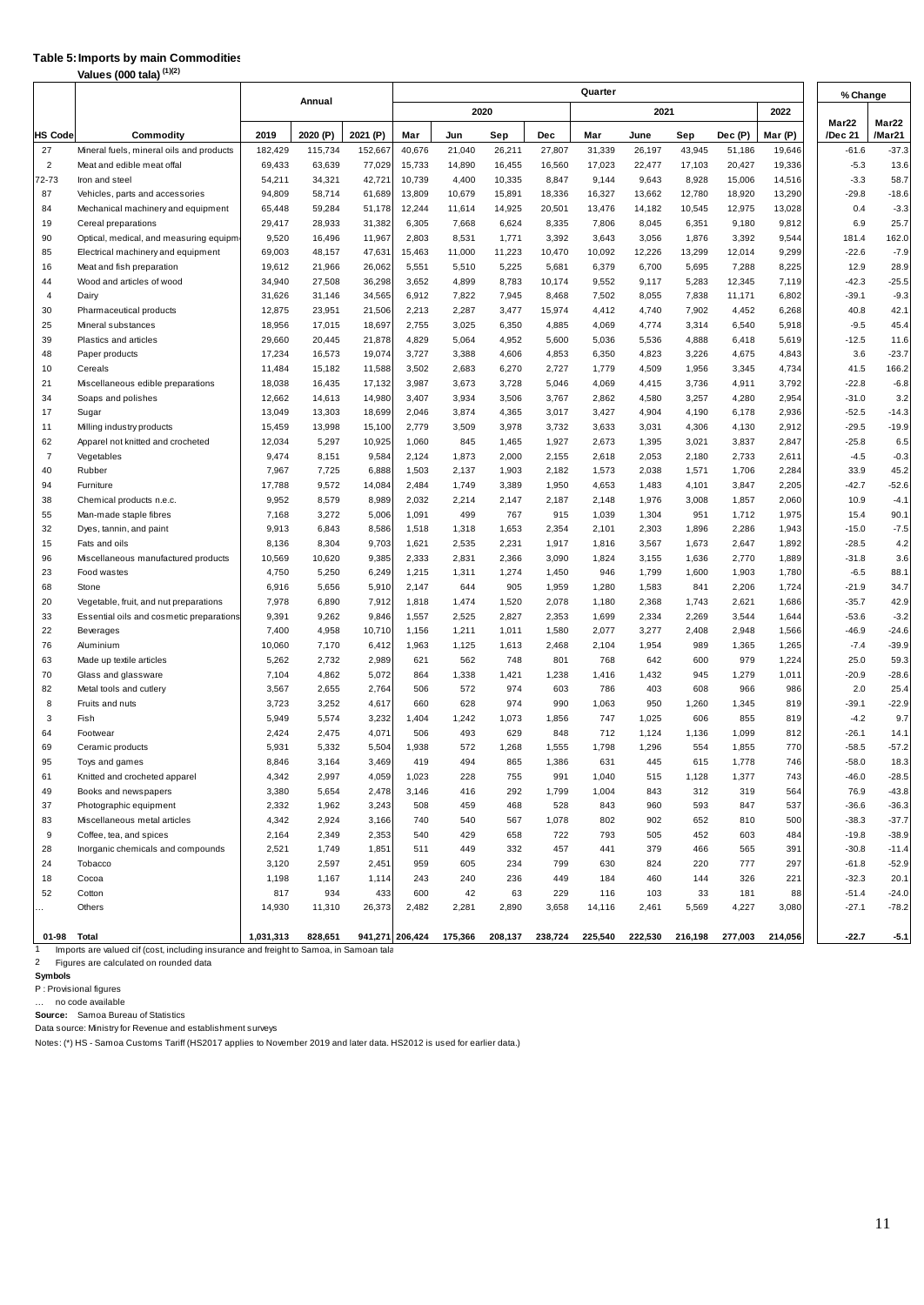#### **Imports (value) by major items, SITC(3) Table 6:**

**Values (000 tala)(1)(2)**

|                                                        |           | Annual   |                 |        |         |         |            | % Change |         |         |         |         |         |         |
|--------------------------------------------------------|-----------|----------|-----------------|--------|---------|---------|------------|----------|---------|---------|---------|---------|---------|---------|
|                                                        |           |          |                 | 2020   |         |         |            |          | 2021    |         | 2022    | Mar22   | Mar22/  |         |
| <b>SITC Section</b>                                    | 2019      | 2020 (P) | 2021 (P)        | Mar    | Jun     | Sep     | <b>Dec</b> | Mar      | June    | Sep (P) | Dec (P) | Mar (P) | Dec21   | Mar21   |
| Food & Live Animal                                     | 246.220   | 239,225  | 269,946         | 55,446 | 57,112  | 62,915  | 63,752     | 59,645   | 71,923  | 60.786  | 77,592  | 67,577  | $-12.9$ | 13.3    |
| Beverages & Tobacco                                    | 10.100    | 7.260    | 12,515          | 1.992  | 2.021   | 1.103   | 2.144      | 2.622    | 3.926   | 2.468   | 3.499   | 1.710   | $-51.1$ | $-34.8$ |
| Crude Materials, Inedible, Except Fuels                | 35,063    | 26,188   | 35,187          | 3,611  | 5,111   | 8,732   | 8.736      | 8,657    | 9,923   | 4,886   | 11,721  | 8,057   | $-31.3$ | $-6.9$  |
| Mineral fuels, Lubricants & Related Materials          | 175,246   | 112,034  | 149,740         | 39,806 | 19,635  | 25,249  | 27,344     | 30,996   | 24,561  | 43,746  | 50,437  | 18,626  | $-63.1$ | $-39.9$ |
| Animal & Vegetable Oils, Fats & Waxes                  | 5,940     | 6.489    | 8,137           | 1.139  | 2,059   | 1.731   | 1.560      | 1,510    | 3,068   | 1,352   | 2,207   | 1.415   | $-35.9$ | $-6.3$  |
| Chemicals & Related Products                           | 69,884    | 75,048   | 74,181          | 13,886 | 15,345  | 16.356  | 29.461     | 15.456   | 18,664  | 20,234  | 19,827  | 17.095  | $-13.8$ | 10.6    |
| Manufactured Goods Classified Chiefly by Material      | 159,098   | 118,935  | 132,979         | 30,437 | 20,214  | 33,588  | 34,696     | 33,940   | 32,255  | 24,689  | 42,095  | 38,699  | $-8.1$  | 14.0    |
| Machinery & Transport Equipment                        | 230,974   | 171,299  | 171,926         | 41,971 | 36,586  | 42,261  | 50,481     | 50,390   | 40,882  | 36,833  | 43,821  | 40,042  | $-8.6$  | $-20.5$ |
| Miscellaneous Manufactured Goods & Articles            | 98,777    | 72,101   | 86,619          | 18,131 | 17,269  | 16.188  | 20.513     | 22,318   | 17.313  | 21.189  | 25,800  | 20,813  | $-19.3$ | $-6.7$  |
| Commodities & Transactions Not Classified Elsewhere In | 11        | 71       | 42              | 4      | 15      | 13      | 38         | 5        | 15      | 15      |         | 22      | 211.4   | 340.0   |
| Total                                                  | 1.031.313 | 828.651  | 941.271 206.424 |        | 175.366 | 208.137 | 238.724    | 225.540  | 222.530 | 216.198 | 277.003 | 214,056 | $-22.7$ | $-5.1$  |

1 Imports are valued cif (cost, including insurance and freight to Samoa, in Samoan tala). All values are in Samoan tala.

2

2 Figures are calculated on rounded data<br>3 SITC: Standard International Trade Classification

**Symbols**<br>P Pro

P Provisional figures

0 Insignifigant/nil value Samoa Bureau of Statistics **Source**

Data source: Ministry for Revenue and establishment surveys Notes:(\*) HS - Samoa Customs Tariff (HS2017 applies to November 2019 and later data. HS2012 is used for earlier data.)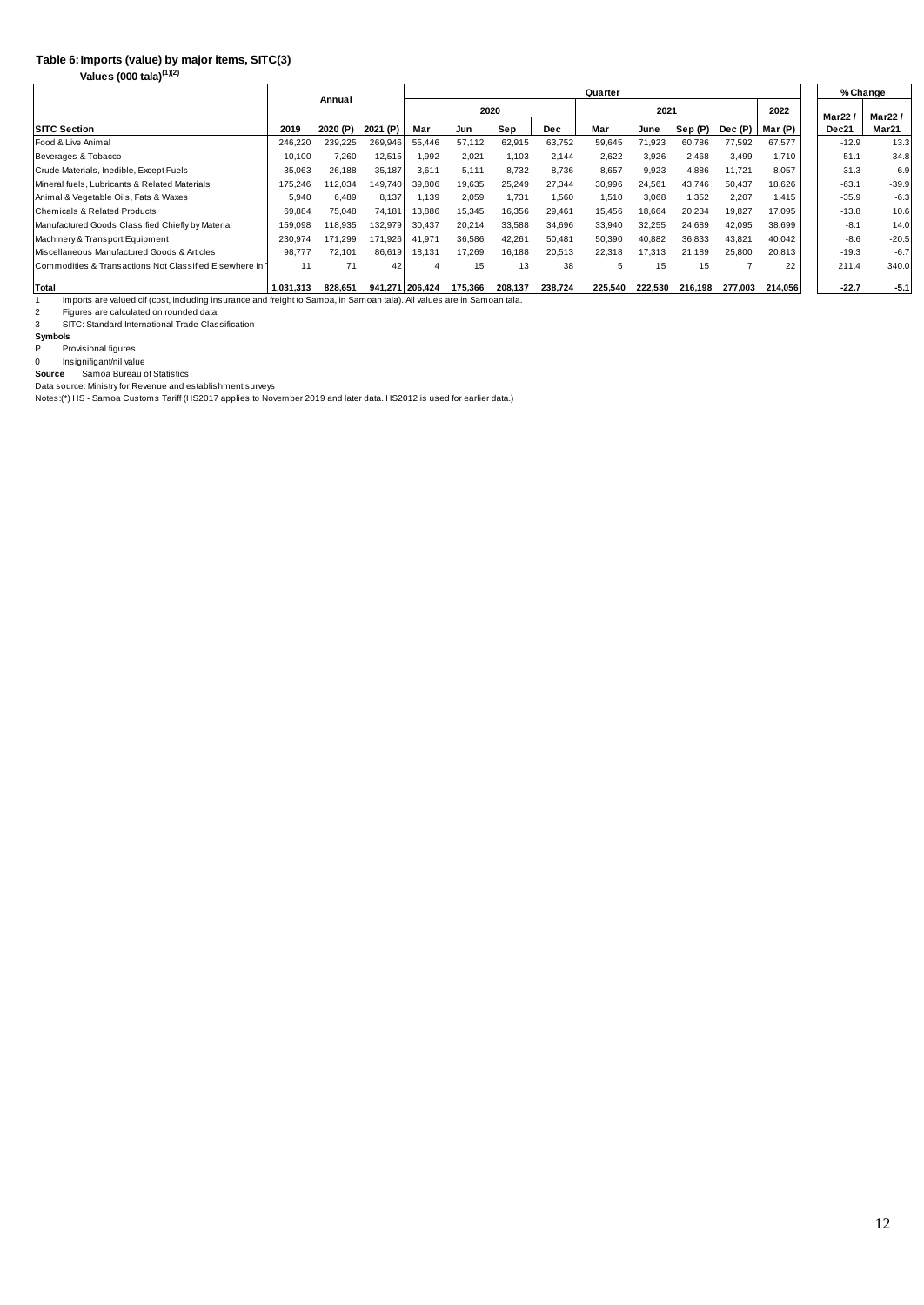#### **Table 7 IMPORTS CLASSIFIED BY BEC<sup>3</sup>**

**Values (000 tala)(1)(2)**

|                                                                                       |           | Annual  |          | Quarter |         |         |            |         |         |         |         |         |  |  |
|---------------------------------------------------------------------------------------|-----------|---------|----------|---------|---------|---------|------------|---------|---------|---------|---------|---------|--|--|
| <b>Economic Category</b>                                                              |           |         |          | 2020    |         |         |            | 2022    |         |         |         |         |  |  |
|                                                                                       | 2019      | 2020(P) | 2021 (P) | Mar     | Jun     | Sep     | <b>Dec</b> | Mar     | June    | Sep     | Dec (P) | Mar (P) |  |  |
| 1* Food and Beverage                                                                  |           |         |          |         |         |         |            |         |         |         |         |         |  |  |
| 11* Primary                                                                           |           |         |          |         |         |         |            |         |         |         |         |         |  |  |
| 111* Mainly for industry                                                              | 1.479     | 5,609   | 3,064    | 2,035   | 1.139   | 1,379   | 1.056      | 611     | 313     | 1.105   | 1,035   | 1,361   |  |  |
| 112* Mainly for household consumption                                                 | 28.827    | 27,195  | 32,687   | 6.443   | 6.964   | 6.531   | 7.257      | 7.696   | 7.451   | 7.409   | 10,131  | 6.721   |  |  |
| 12* Processed                                                                         |           |         | $\Omega$ |         |         |         |            |         |         |         |         |         |  |  |
| 121* Mainly for industry                                                              | 33.951    | 32.650  | 39.795   | 5.787   | 8.497   | 9.641   | 8.725      | 8.396   | 9.632   | 9.887   | 11.880  | 6.959   |  |  |
| 122* Mainly for household consumption                                                 | 188,871   | 176,910 | 203.726  | 41.613  | 41.869  | 45.810  | 47.619     | 44,992  | 57.761  | 43.992  | 56.981  | 53.465  |  |  |
| 2* Industrial Supplies Not Elsewhere specified                                        |           |         |          |         |         |         |            |         |         |         |         |         |  |  |
| 21* Primary                                                                           | 12,055    | 7,309   | 6.781    | 1,498   | 2,180   | 1,805   | 1,826      | 1,163   | 2.712   | 1,291   | 1,615   | 1,926   |  |  |
| 22* Processed                                                                         | 234,117   | 193,760 | 211,084  | 45,582  | 33,378  | 49,530  | 65,270     | 50,678  | 52,667  | 43,544  | 64,195  | 55,018  |  |  |
| 3* Fuels and Lubricants                                                               |           |         |          |         |         |         |            |         |         |         |         |         |  |  |
| 31* Primarv                                                                           | 2,154     | 893     | 454      | 206     |         | 245     | 442        | 109     |         | 139     | 206     | 216     |  |  |
| 32* Processed                                                                         |           |         |          |         |         |         |            |         |         |         |         |         |  |  |
| 321* Motor spirit                                                                     | 57,274    | 39,090  | 62,975   | 12,051  | 7,714   | 8,766   | 10,559     | 13,799  | 10,086  | 18,924  | 20,166  | 6,929   |  |  |
| 322* Other                                                                            | 114,425   | 70.802  | 85.116   | 27,227  | 11,639  | 15,938  | 15,998     | 16,774  | 14,039  | 24.637  | 29.666  | 11.177  |  |  |
| <b>Capital Goods (Except Transport</b><br><b>Equipment) and parts and Accessories</b> |           |         |          |         |         |         |            |         |         |         |         |         |  |  |
| 4* thereof                                                                            |           |         |          |         |         |         |            |         |         |         |         |         |  |  |
| 41* Capital goods (except transport equipmer                                          | 99.670    | 81.197  | 69.951   | 15.874  | 24.575  | 17.639  | 23.108     | 19.499  | 17.147  | 16.869  | 16.436  | 22,603  |  |  |
| 42* Parts and accessories                                                             | 27,332    | 24,148  | 23,936   | 8.737   | 4,041   | 5,552   | 5,818      | 5.204   | 6,581   | 5,494   | 6.657   | 4,280   |  |  |
| <b>Transport Equipment and Parts and</b><br>5* Accessories thereof                    |           |         |          |         |         |         |            |         |         |         |         |         |  |  |
| 51* Passenger motor cars                                                              | 38,803    | 23,453  | 23,205   | 5,044   | 4,896   | 6,273   | 7.240      | 5,308   | 4,911   | 5,491   | 7,495   | 5,525   |  |  |
| 521* Industrial                                                                       | 49,927    | 29.917  | 43,716   | 7,920   | 4.674   | 7,820   | 9,503      | 20,025  | 7.841   | 6.030   | 9,820   | 5,951   |  |  |
| 522* Non-industrial                                                                   | 1.656     | 1.440   | 1,424    | 122     | 497     | 282     | 539        | 214     | 715     | 195     | 300     | 118     |  |  |
| 53* Parts and accessories                                                             | 15.852    | 14.160  | 13.789   | 3.350   | 3.411   | 4.017   | 3.382      | 3.157   | 3.601   | 3.820   | 3.211   | 4.429   |  |  |
| 6* Consumer Goods Not Elsewhere Specified                                             |           |         |          |         |         |         |            |         |         |         |         |         |  |  |
| 61* Durable                                                                           | 19,990    | 16,811  | 18,792   | 3.791   | 2,606   | 5.618   | 4,796      | 4,201   | 3,723   | 3.936   | 6,932   | 4,386   |  |  |
| 62* Semi-durable                                                                      | 50,939    | 29,693  | 37,925   | 6,535   | 6,420   | 7,313   | 9,425      | 7,939   | 7,695   | 10,006  | 12,285  | 8,773   |  |  |
| 63* Non-durable                                                                       | 53.660    | 52.816  | 61.122   | 12.166  | 10.837  | 13.963  | 15.849     | 15.361  | 15.046  | 13.419  | 17.296  | 13.816  |  |  |
| 7* Goods Not Elsewhere Specified                                                      | 327       | 798     | 1.729    | 442     | 28      | 15      | 313        | 414     | 609     | 10      | 696     | 403     |  |  |
| <b>TOTAL IMPORTS</b>                                                                  | 1,031,313 | 828,651 | 941,271  | 206,424 | 175,366 | 208,137 | 238,724    | 225,540 | 222,530 | 216,198 | 277,003 | 214.056 |  |  |
| of which                                                                              |           |         |          |         |         |         |            |         |         |         |         |         |  |  |
| Capital goods <sup>4</sup>                                                            | 149,597   | 111,113 | 113,667  | 23,794  | 29,249  | 25.459  | 32,611     | 39,524  | 24,988  | 22.899  | 26,256  | 28,554  |  |  |
| Intermediate goods <sup>5</sup>                                                       | 441,366   | 349,331 | 384,019  | 94,422  | 64,286  | 88,107  | 102,516    | 86,092  | 89,545  | 89,917  | 118,465 | 85,366  |  |  |
| Consumption goods <sup>6</sup>                                                        | 343.945   | 304,865 | 355,676  | 70,671  | 69.193  | 79.517  | 85.485     | 80.403  | 92.391  | 78.957  | 103,925 | 87.279  |  |  |

1 Imports are valued cif (cost, including insurance and freight to Samoa, in Samoan tal

 $\frac{2}{3}$ Figures are calculated on rounded data

3 SITC: Standard International Trade Classification<br>4 Capital Goods: sum of categories 41\* and 521\*<br>5 Intermediate Goods: sum of categories 111\*, 1:

Capital Goods: sum of categories 41\* and 521\*

5 Intermediate Goods: sum of categories 111\*, 121\*, 21\*, 22\*, 31\*, 322\*, 42\* and 53\*

6 Consumption Goods: sum of categories 112\*, 122\*, 522\*, 61\*, 62\* and 63\*

\* The asterisk follows each reference to a BEC classification as a device to avoid confusion with the numbered sections, divisions and groups of the

**Symbols**

Provisional figures

0 Insignifigant/nil value

**Source** Samoa Bureau of Statistics

Data source: Ministry for Revenue and establishment surveys